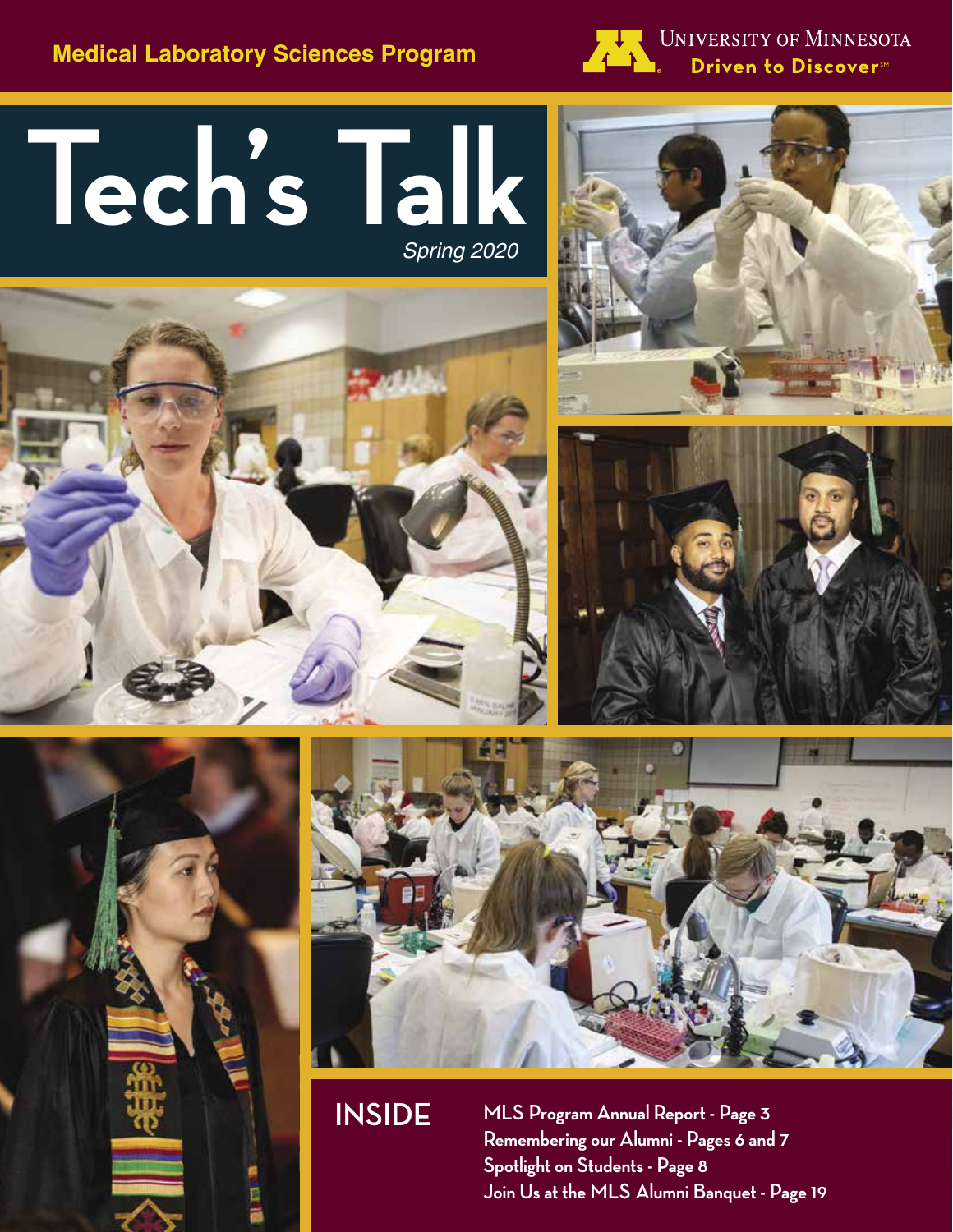# **From the Director's Desk**



The faculty and students of<br>the MLS program have been very busy again this year and the program is flourishing! As always, we want to thank all of our alumni and program friends for your generous financial support through donations for student scholarships. Every donation makes a difference for our students.

This year we were able to give out almost \$80,000 in scholarships and financial aid to our students! As you know our senior year of courses is very intensive with lots of time spent in laboratory courses each week. If we can help our students financially so they don't have to work or if they must work, they can work fewer hours, it supports their success in the program. See page 10 for the list of students we were able to help this year with your generous support. Thank you so very much.

As with most university programs, we have gone through some administrative and program changes again this year, all for the better. The Academic Health Center was reorganized with each new unit focusing on a primary purpose – education, clinical delivery/affairs, or research. The MLS program is now within the Academic Health Sciences unit, the education branch of administration, and reports through the Provost's office. Since our primary focus has always been educating the best MLS students, this move aligns well with our needs. See article on page 12.

In September 2018, we admitted our first class of students in the Professional Master's in Medical Laboratory Sciences degree. This degree plan is for students who already have their bachelors degree, but need the MLS credential to work in a clinical laboratory. Eight full-time students graduated in December 2019 and all of them found jobs right away. Two others are attending classes part-time and will graduate in December 2020 along with eight additional students admitted this past fall.

Starting this September, we will launch a postcredential master's degree; the MS in Biomedical Laboratory Sciences (BLS). Why the different name? We needed to distinguish this new degree from our professional master's degree and from the previous MS degree in CLS from the medical school. We have had lots of interest from local practitioners and we hope that this will be a great addition for the program. In this degree plan, students will take 21 core courses, but will also be able to select nine credits in an area of focus such as teaching, molecular diagnostics, research, management, and more. The degree plan is also completely online to accommodate students' work schedules.

In other news, the Health Sciences Education Center (HSEC) will be opening in Fall 2020 and we are very excited to be able to teach in this new innovative facility. One of the main features of the building are the simulation and immersive training environments where Interprofessional teams can train in sophisticated, real-world settings, including both acute and ambulatory care spaces. See page 14 for more information.

Kudos go out to our faculty for their continuing excellence and professional engagement. Six faculty attended CLEC in Orlando in February 2020. **Tami Alpaugh** presented about our Clinical Experience Model, I presented on optimizing time during clinicals by integrating campus lab and simulations, and **Lorna Ruskin** presented a session on the use of simulations to augment clinical rotations. **Tami Alpaugh** and **Steve Wiesner** presented a poster describing a method we introduced on Improving Affective Behaviors in MLS Students. A number of us are also presenting at the Clinical Laboratory Collaborative in April 2020.

**Donna Spannaus-Martin** has continued in the role as UMN Legislative Liaison. She meets with the Faculty Senate, the Board of Regents and state legislators to discuss topics relevant to the University. At the same time, she provides great visibility for our program. Donna is also attending Legislative Day in Washington, DC with other members of ASCLS. Read more on page 13.

As you can see, we've had yet another very busy but also very productive and rewarding year in our program. I hope you enjoy this issue of *Tech's Talk* and hope to see you at the Alumni Banquet in April.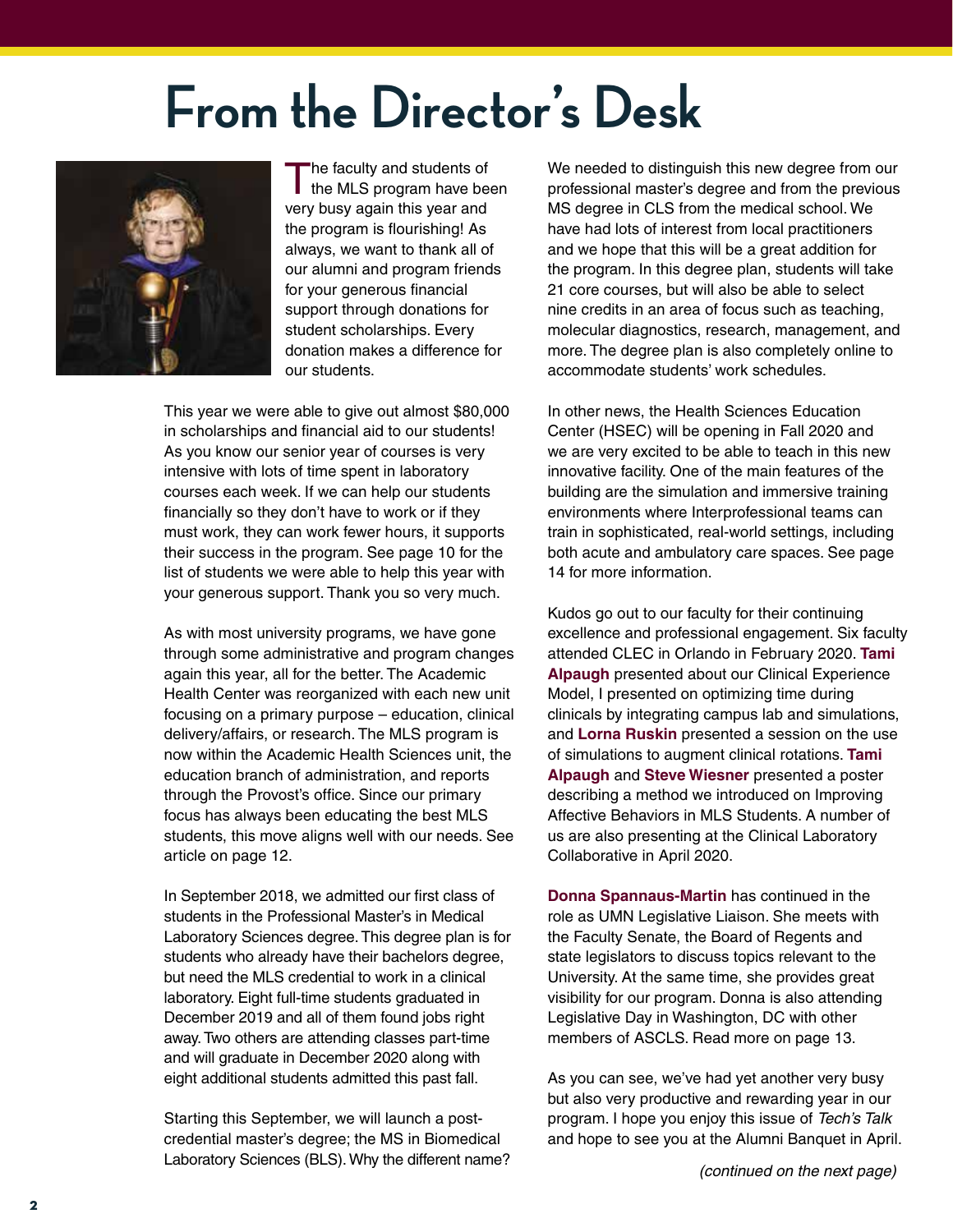### **From the Director's Desk (continued)**

#### **Save the Date!**

- • Clinical Laboratory Collaborative meeting is April 6th & 7th at the Earle Brown Center in Brooklyn Center, MN.
- • Alumni Banquet April 25, 2020, honoring the graduates of 1945, 1970, and 1995. If you are interested in reserving a table for you and your classmates, contact Linda Maleitzke at cahpinfo@umn.edu (put MLS Banquet in the subject line) or call 877-334-2659.
- • 2022 Our 100th year Anniversary!!! Stay tuned for news about celebratory activities.

On a final note, this will be my last article of From the Director's Desk; I begin my phased retirement in September. It has been 10 years of tremendous change, revitalization, and growth for the program and I'm very proud to have been the Program Director during this final chapter of my work career. It has been an honor and privilege. We have a great team and I know they will continue to do great things. One of the best

# **MLS Program Annual Report**

NAACLS accreditation requires that each program report three key outcomes and provide this information to the public. We host this information on our web site, in our student brochures, and now here in our alumni newsletter. In addition, the University requests that we report student demographics and other statistics related to program effectiveness.

NAACLS accredited programs must demonstrate the quality of their educational plan by meeting certain minimum student performance outcomes including student graduation (program completion) rates; performance on the American Society of Clinical Pathology (ASCP) Board of Certification (BOC) Exam; and ability to obtain employment. We are proud to say that the outcomes for graduates of our MLS program consistently exceed the minimum requirements.

| <b>NAACLS Graduate</b><br><b>Outcomes</b>                                 | 2016 | 2017 | 2018 |
|---------------------------------------------------------------------------|------|------|------|
| <b>Graduation Rate</b><br>$(% \mathcal{L}^{\prime }\mathcal{M})$ on time) | 89   | 87   | 94   |
| ASCP BOC pass rate<br>(Nat'l Mean = $80\%$ )                              | 100  | 100  | 98   |
| Employment Rate %<br>(6 months after grad)                                | 91   | 100  | 100  |

things about this program is the support and engagement of the alumni. You're the best!!

Warm Regards,

Janice Conway-Klaassen PhD, MLS(ASCP)<sup>CM</sup>/SM<sup>CM</sup>, FACSc

| <b>Clinical Experience</b><br><b>Rotations</b> | 2017 | 2018 | 2019 |
|------------------------------------------------|------|------|------|
| <b>Number of Rotations</b>                     | 197  | 208  | 169  |
| Number in Minnesota                            | 157  | 161  | 144  |
| Number in Rural<br>Areas                       | 40   | 47   | 25   |

| <b>Demographics of</b><br><b>Incoming Students</b> | 2017    | 2018    | 2019    |
|----------------------------------------------------|---------|---------|---------|
| Average Age (years)                                | 24.5    | 23.6    | 25.97   |
| Gender (F/M)%                                      | 68 / 32 | 68 / 32 | 75/24/1 |
| Cum GPA                                            | 3.15    | 3.27    | 3.34    |
| MN resident %                                      | 89      | 79      | 87      |
| Ethnicity %                                        |         |         |         |
| Asian                                              | 29      | 17      | 20      |
| Black/African<br>American                          | 25      | 4       | 8       |
| Native American                                    | 2       |         |         |
| Hispanic                                           | 5       | 2       | 3       |
| White                                              | 39      | 77      | 69      |

**https://www.alliedhealth.umn.edu/medical-laboratory-sciences**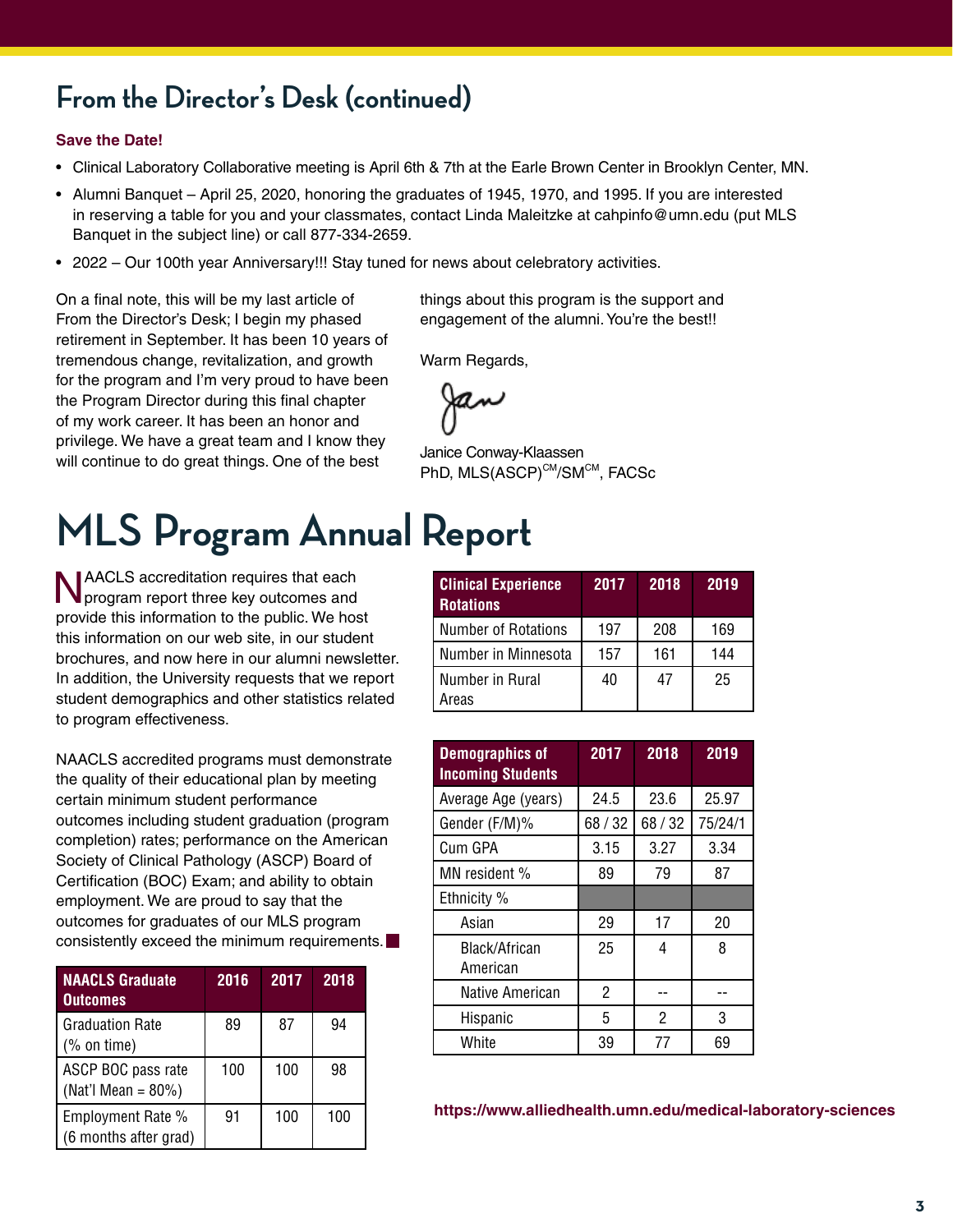### **MLS Faculty at Professional Meetings**

Faculty, students and alumni were all represented in a variety of local and regional professional meetings held throughout the year.

### **Minnesota Clinical Laboratory Collaborative April 2019**

The annual Clinical Laboratory Collaborative meeting was held April 24 – 26, 2019 at the River's Edge Convention Center in St. Cloud, Minnesota. The meeting chair this year was a recent University of Minnesota Graduate, Galina Dronova.

Over 336 laboratorians enjoyed three days of outstanding educational talks and exhibits with 47 vendors. The three days were filled with three keynote speakers, 48 breakout sessions and numerous social activities for networking and visiting with old friends.



Once again the silent auction raised money for student scholarships. Money was also raised for a local charity, Pathways4Youth. In addition to collection items for the food shelf and cash donations, raffle tickets were sold for a grand prize of a \$250 Amazon gift card, generously donated by Swisslog. The person who won the card donated it to the charity.

**Save the date for the 2020 Clinical Laboratory Collaborative Meeting** to be held at the Earle Brown Heritage Center in Brooklyn Center. The dates are Monday April 6 and Tuesday April 7. Student day will be on Monday this year.

### **ASCLS Joint National Meeting 2019**

The ASCLS Annual Meeting was held June 23 – 27 in Charlotte, NC.<br>Beginning in 2019, ASCLS and the Association of Genetic Technologist (AGT) started holding their annual meetings jointly. The single meeting integrates their educational programs, abstracts/posters, and exhibits. The Joint Annual Meeting or JAM, featured 70 educational sessions, 86 speakers and 685 attendees. Forty-one industry partners joined us in the exhibits area which included 36 poster presentations. The HOPE project raised \$1,255 for Classroom Central and assembled 96 classroom kits. PAC raised \$6,300 and the Silent Auction raised \$6,500 for scholarships.

U of M student, Eykka Gundlach, was elected to the National Board of Directors as the Ascending Professionals Chair. Congratulations Eykka!

**Save the date for the ASCLS/AGT Joint Annual Meeting to be held June 28 – July 2, 2020 in Louisville, KY.**

### **ASCLS Region V Fall Symposium**

The 2019 ASCLS Region V Symposium and Leadership Academy was held at the Holiday Inn in Fargo, ND on September 26-27. Topics presented included hepatitis, genomics, organ donations, and mentoring teams.

There were approximately 125 people in

attendance, and among them was Dr. Donna Spannaus-Martin, from our MLS faculty. Dr. Spannaus-Martin is the Region V Government Affairs Chair. While at the symposium, she



gave a presentation on Advocating for the Profession to the Leadership Academy.

### **CLEC 2019**

n February 21-23, 2019, Dr. Janice Conway-Klaassen, Dr. Lorna Ruskin, and Nicole Zahnle attended the Clinical Laboratory Educators Conference (CLEC) which was located in Baltimore, Maryland. The faculty attended the conference to network with other educators about education best practices and challenges specific to MLS curriculum. Dr. Conway-Klaassen led a workshop session to develop new guidelines in General Practice, Immunology, and Molecular Diagnostics for the Body of Knowledge (Scope of Practice) documents.

The conference was well attended, setting a new attendance record, however, travel was interesting due to a blizzard in Minnesota. CLEC 2020 will be in Orlando, FL from February 27-29th.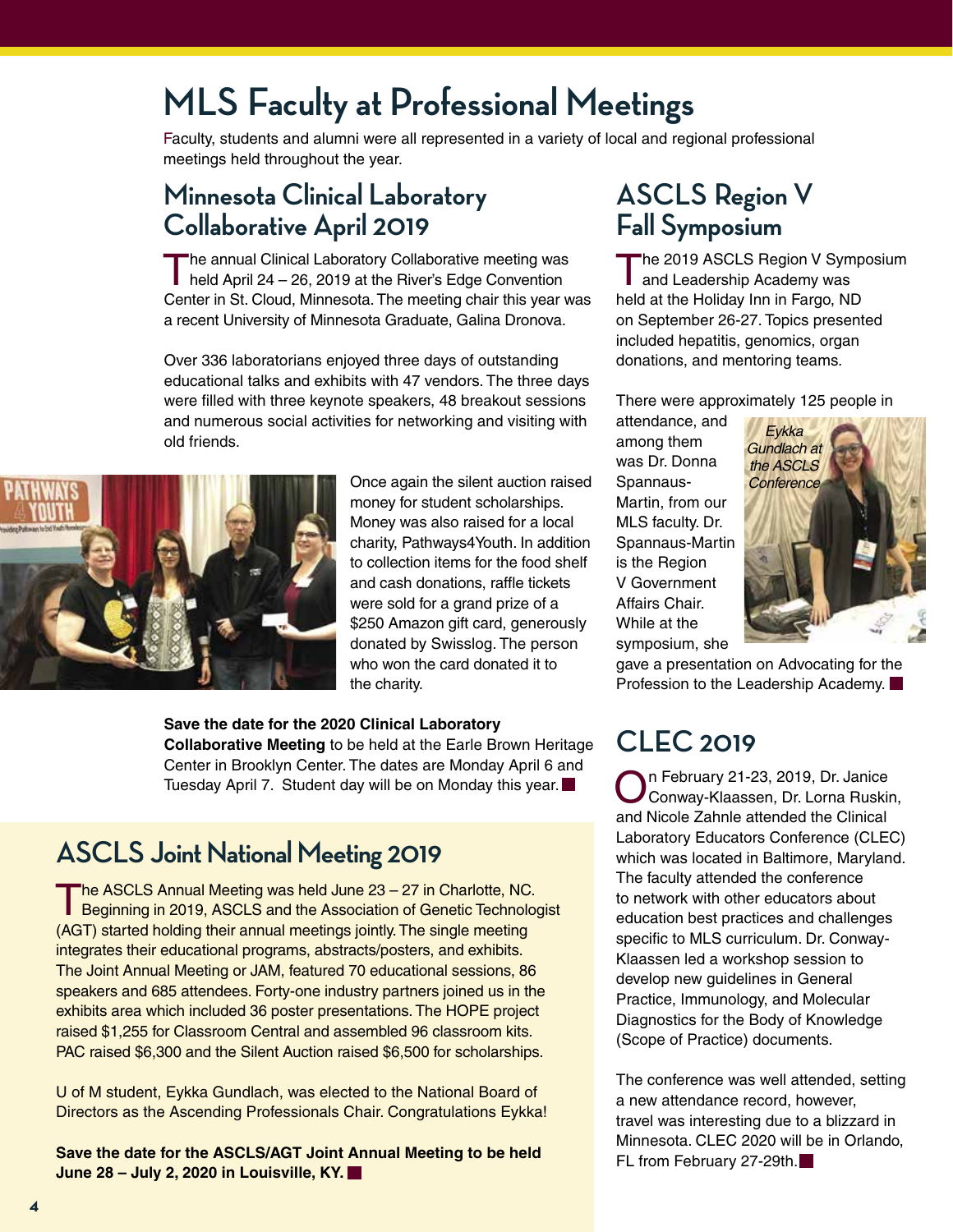# **Students in Action**

### **MLS Volunteers at Phillips' Neighborhood Clinic**

In October, 2019 the Phillips<br>Neighborhood Clinic (PNC) n October, 2019 the Phillips accepted three MLS students and 17 students from other



health profession programs as laboratory volunteers. The Phillips Neighborhood Clinic (PNC) is a free clinic operated by University of Minnesota students from various professional health science programs. Students apply and interview for a volunteer position at the clinic during the early fall.

This is the fourth year that the MLS program students have been invited to apply and accepted to volunteer at the clinic. Training was provided to all of the new PNC lab volunteers by the MLS program faculty including Tami Alpaugh, Hannah Gartzke, Donna Spannaus-Martin, and Nicole Zahnle. MLS students continue to hold a clinic board member position to advocate for the laboratory and to actively work to improve PNC laboratory operations. To learn more about the PNC, please visit http://phillipsneighborhoodclinic.com/.

### **MLS Students Join Paint the Bridge Event**

**Paint the Bridge is an annual** event hosted by Student Unions & Activities. It is an opportunity for student groups to create community by painting artwork along the interior of the pedestrian walkway on the Washington Avenue Bridge. The panels serve as a platform to bring awareness to each group's activities and to promote their group to students.



MLS students Claire Wilmesmeier and Rene Nelson participated in this year's event, representing the MLS student group. Claire is class president and Rene is our CHIP (Center for Health Interprofessional Program) representative. The artwork on the panel is designed and painted by the members and officers of the group. They utilized the University of Minnesota Libraries Makerspaces to make a custom stencil for their bridge panel and as you can see from the photo, they included some free hand white blood cell and microbiology plate art! We plan to make this an annual tradition for the MLS student group.

## **National Medical Laboratory Professionals Week**

Medical Laboratory Professionals Week is a week dedicated to celebrate<br>
Medical Laboratory every day.<br>
Medical work done by professionals in the laboratory every day. This year we joined with other laboratory professionals by celebrating our profession April 21-27, 2019.



Several things were planned for the MLS students this year including donuts, pizza parties, lab themed cookies and other treats! The students also guessed how many transfer pipettes fit into a 2000 mL graduated cylinder as well as matching faculty to their pets. Each student received a small treat and gift from the program. Students were also invited to attend student day at the Clinical Laboratory Collaborative meeting in St. Cloud. We ended the week celebrating our profession at the Alumni Banquet.

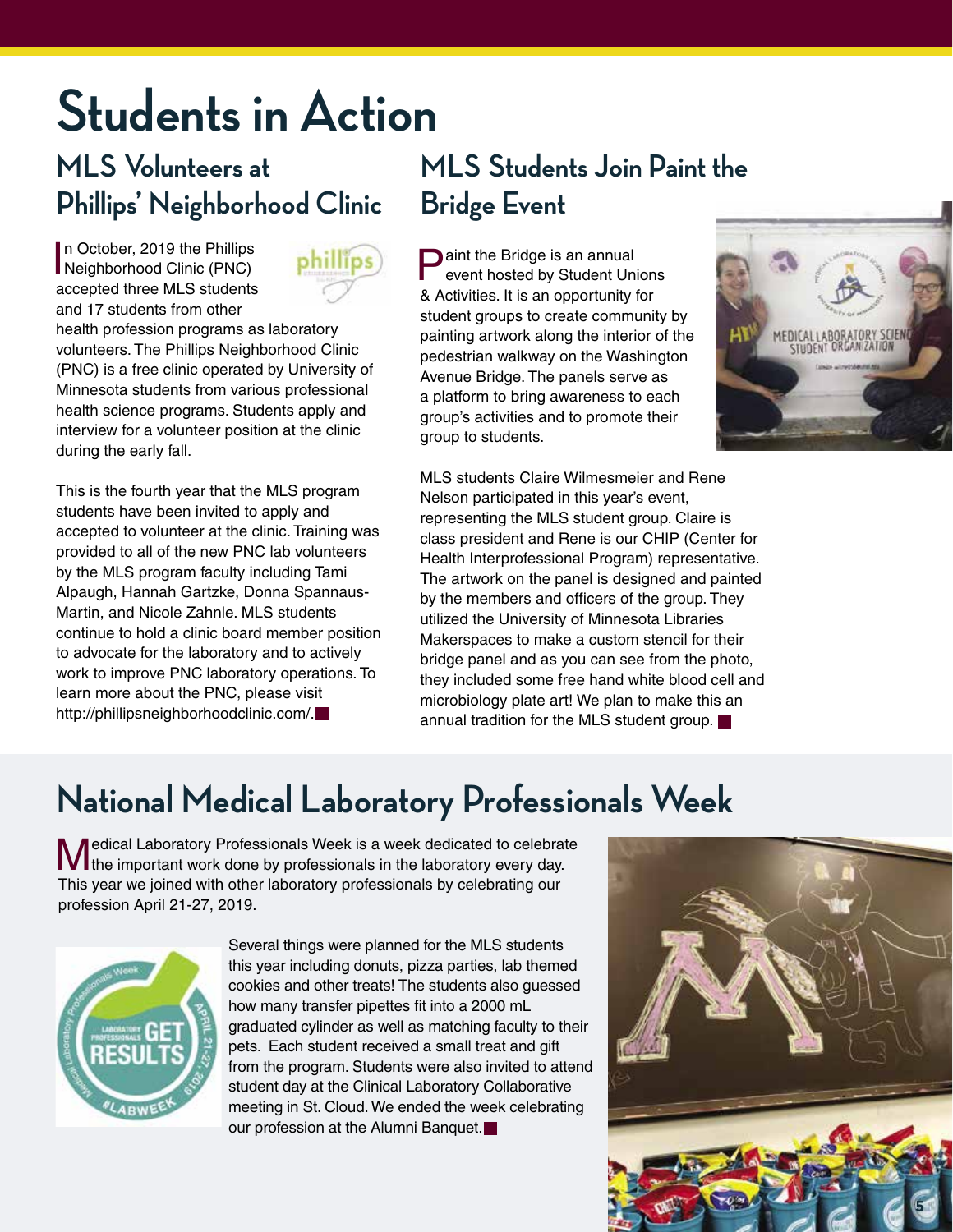# **Remembering Our Alumni**

**MARIELLEN SHIRLEY PALM** – Mariellen was born in Minneapolis to parents, Pearl and Carl



Frank, on December 18, 1921. She passed away at the age of 97 on October 20, 2019. She was preceded in death by her husband Neil, brother Douglas, and son Brian. Mariellen met her future husband, Neil, in elementary school and they began dating in high school. She attended the University of Minnesota and graduated with a degree in laboratory sciences in 1944. Neil enlisted in the Army Air Corp flight school and they married prior to his deployment overseas as a pilot in the Pacific theater. During this time, Mariellen worked as a medical technologist.

When her husband returned from the war, he attended medical school at the U of M. They moved to St. Paul as Neil completed his surgical training and joined a medical practice. Mariellen held a deep belief in her Lutheran faith and was an active community



member, participating hospital volunteer groups and the MN State Medical Auxiliary. She later became a realtor. Tennis, golf, bridge and all forms of socializing were her favorite past times. She was loved and cherished by many people including her children, grandchildren and great-grandchildren.



**NANCY LOIS OHRN** – Nancy Ohrn, 85, of Minneapolis, passed away peacefully surrounded by her family on Tuesday, January 28, 2020. She was preceded in death by her husband, Gunnar; daughter, Martha and her husband, Thomas; and grandson, Christopher. Nancy was a 1955 graduate of the medical technology (Med Tech) program at the University of Minnesota. Nancy

will be missed by her daughters, Elizabeth (Gary Booker) Ohrn and Catherine Coleman; grandchildren, Thomas, Susannah, and Eve; great-grandson, Gibson; sister, Barbara; and many other family and friends.



**JEAN E. HULBERT** – Jean Hulbert passed away on February 25, 2019, at the age of 94, in the presence of two of her sons, Mark and John. She was born

Jean Smaltz on July 23, 1924, in the northwestern Iowa town of LeMars. She was the eldest of three, having twin brothers. Her youth was affected by the dust bowl and the Great Depression, but her memories were positive.



Jean graduated from the University of Minnesota in 1948 with a degree in medical technology. There she met Lloyd, and they were married shortly thereafter. They moved to Manhattan in 1955, where she lived for the subsequent 63 years. Lloyd passed in 1986, and Jean continued to live independently in Manhattan until the summer of 2018. She then moved to the home of her son, Mark, and his family, in Hillsborough, North Carolina.

Jean loved coffee and good food, opera, or a good book, and was always interested in meeting a new friend. She liked to travel, and would find an old friend or make a new one, in cities near and far. Jean was involved in many Manhattan civic activities, including the League of Women Voters, the Kiwanis Club, where she was the first woman president, Habitat for Humanity, the Domestic Science Club, and perhaps her favorite, World Friendship, in which family members of international Kansas State University scholars met for food and fellowship. She maintained contact with these friends all over the world.

Jean's most significant involvement was with her family, raising four sons. She enjoyed daily calls and frequent visits. Some of her favorite times recently were hosting reunions of the entire Hulbert clan.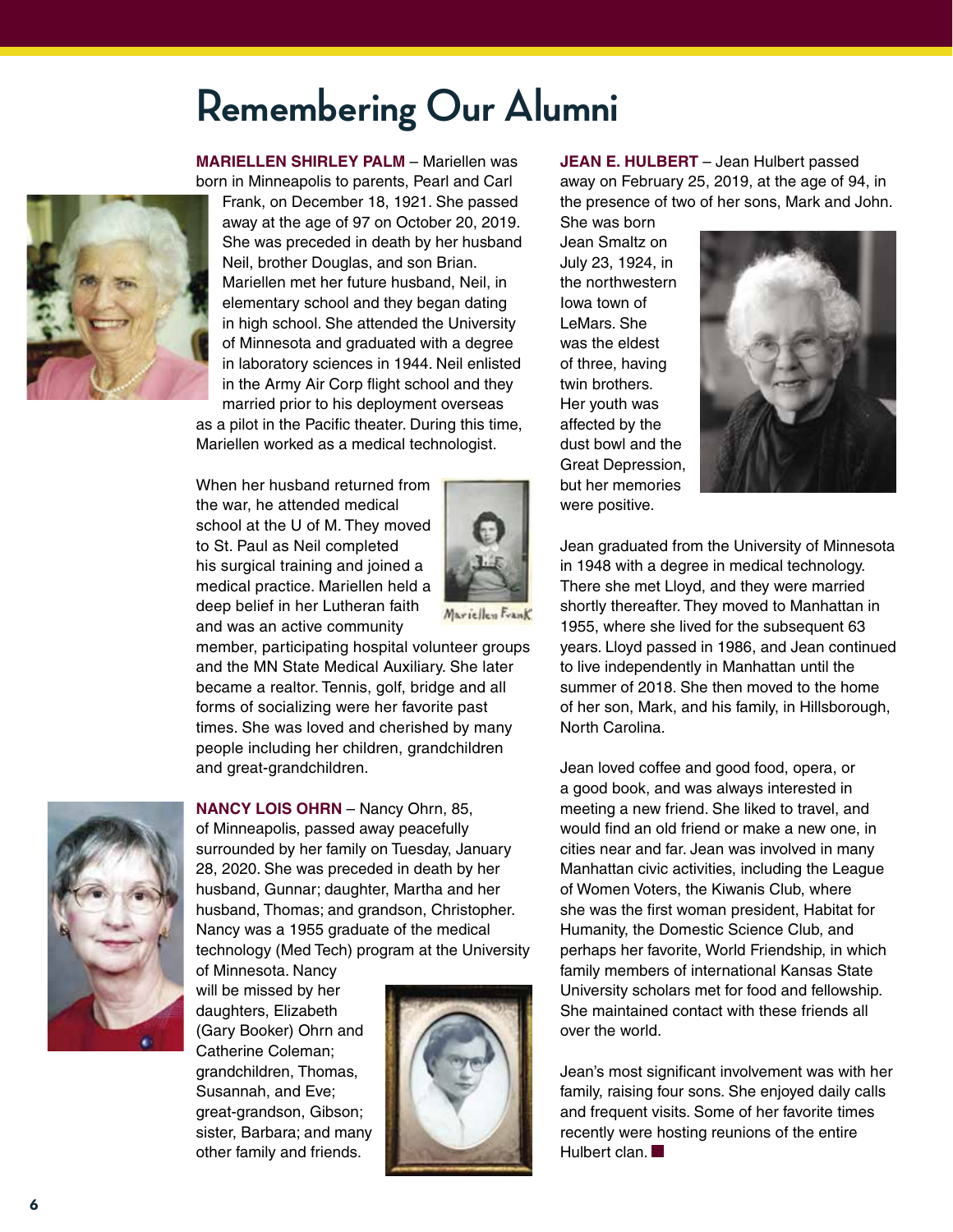# **Bentson Foundation Makes Landmark Scholarship Support Gift To University**

In February 2020, the Bentson Founda<br>
announced a gift of \$15 million to the n February 2020, the Bentson Foundation University of Minnesota to reverse lower rates of undergraduate admission, retention and graduation among students with the greatest financial need. This recent gift to the University brings the Bentson Foundation and family's cumulative giving to over \$50 million, largely in support of students.

The Bentson Foundation's gift will create new opportunities for low-income undergraduate students on every campus in the University system. It will also provide significant incentive funding to encourage other donors to establish scholarship endowments that help these students.

Larry Bentson and Nancy E. Bentson were both graduates of the University of Minnesota. **Nancy was a 1945 graduate of the Medical Technology program** and Larry a 1943 graduate with an engineering degree. The couple married in 1946 and they had two daughters, Jan and Laurie. Although Nancy died in 2004, **2020 marks the 75th anniversary of Nancy's graduating class from the Medical Technology program.**





# **Honoring a Special Student**

MLS faculty were honored to hold a graduation ceremony for MLS student Jared Krier at his home on May 18, 2019. Faculty marched in to *Pomp and Circumstance* in a sea of maroon and gold as Jared's friends and family were all dressed in University of Minnesota gear. Donna Spannaus-Martin conferred Jared's degree and Stephen Wiesner pinned the UMN MLS pin on Jared. Donna led everyone in Hail! Minnesota and

then everyone celebrated Jared's accomplishments and achievements.

We are very sad to announce that Jared passed away

on June 6, 2019 from a courageous battle with cancer. Faculty and fellow students will remember Jared for his hard work, his passion and positive attitude.

> *From left to right: MLS Faculty members Michelle Henry-Stanley, Hannah Gartzke, Donna Spannaus-Martin, Debby Filler (Jared's faculty advisor from Anoka Ramsey Technical College), and MLS Faculty members Stephen Wiesner and Christine Maleck.*

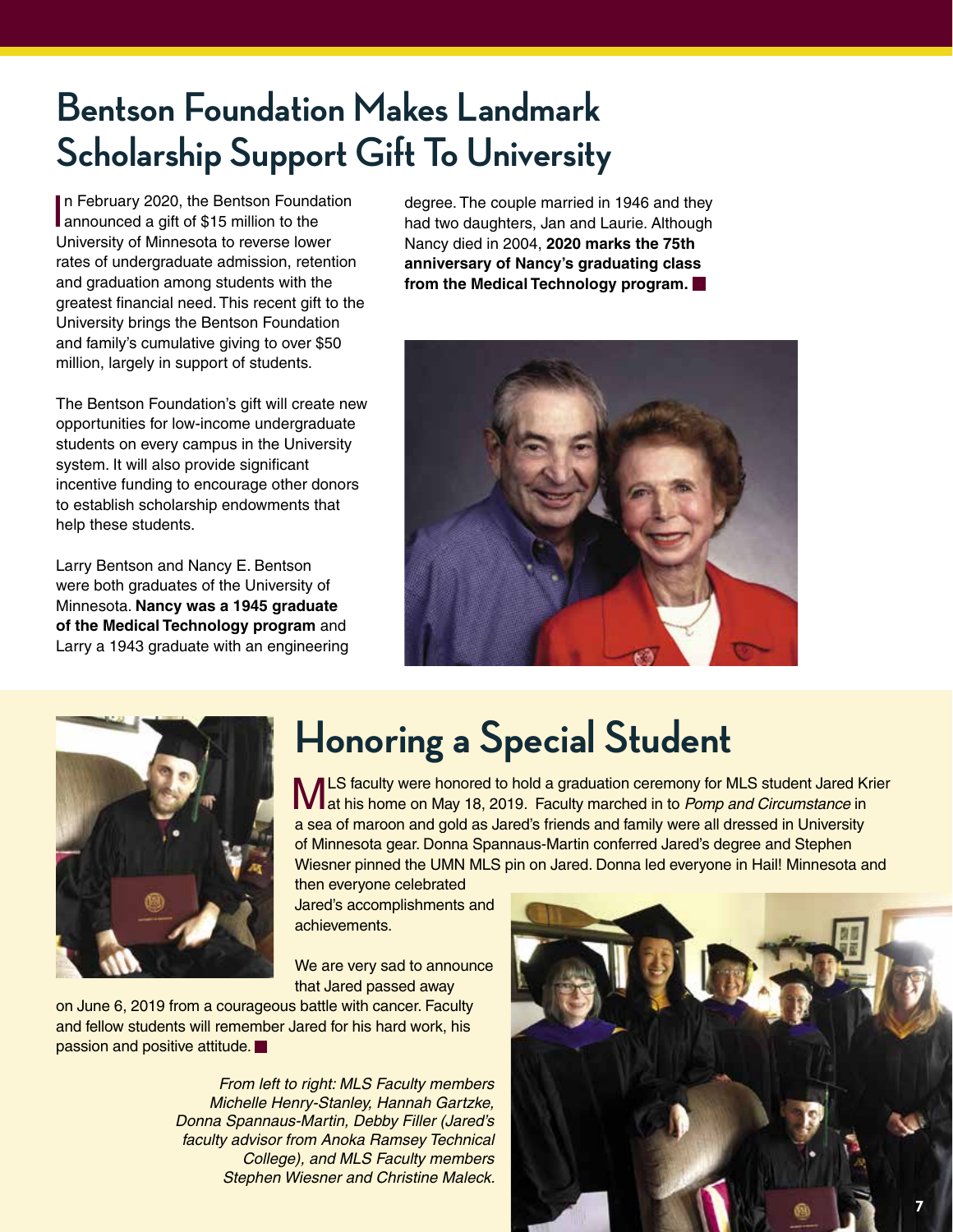# **Spotlight on Students**

**ABDI FARAH** was born in Nairobi Kenya. He immigrated with his family to Minneapolis, Minnesota in 2005 and he has called it his home ever since. Abdi is part of a large family with eleven siblings, eight older and three younger. Abdi values his parents and siblings and the trust, respect, and unconditional love they have for each other.



Abdi's favorite hobbies include playing basketball, soccer, and just about any other sport in existence because he loves being active and learning something new every day. Abdi also spends his free time reading, creative writing, and volunteering at places such as the Phillips Neighborhood Clinic, food drives,

Sheridan's Story, and local hospitals. The Medical Laboratory Sciences degree will be Abdi's first and he will be the first in his family to earn a Bachelor's degree.

#### **AMANDA NGUYEN AND CHRISTINA VO**

are cousins both born in Rochester, Minnesota

at the Mayo Clinic Methodist Hospital. They are only two months apart in age and have been besties from the start! They have thirty-nine people in their family, so they bring a lot of energy and have a large presence at any event. They are a close knit family and take advantage of the fact that most of them live in Rochester which allows them to spend as much time together as possible. Their family functions are always hectic, loud, and dynamic, and they wouldn't have it any other way.

Amanda sees herself as the average college student, being interested in more sleep, cultural student organizations, and attending concerts Abdi learned about the Medical Laboratory Sciences profession from one of his older brothers which prompted him to do some research. Through his research one sentence really stuck with him: 70% of medical decisions are based on results from the medical laboratory. This helped him to recognize the importance of laboratory testing and the tremendous impact results could have on patients. Abdi has always wanted to help people and this degree will help him realize one of his dreams in life, giving back to others.

Abdi plans to work in a lab and gain some experience with his MLS degree for some time with plans to advance his education in time. He is interested in Medical School or possibly a PhD to help quench his thirst for knowledge. Abdi stated that he would also like to become the President of Somalia in the future…but he will see how that goes! He also shared that the instructors, teaching specialists, and staff of the University of Minnesota MLS Program are wonderful and caring people and he could not have asked for better mentors to help guide him onto the path of success. He is grateful for everything and looks forward to seeing what the future holds for the program.

during the time that she is not studying. Being around her friends and family gives her joy.

Christina enjoys exploring different fitness classes in the community like yoga, and interval training. Spending time with friends and family is very important to her and she tries to incorporate her love for coffee and food when doing so. She is passionate about trying new foods and reading different restaurant menus. When the Minnesota weather cooperates, Christina enjoys walking or running to the Stone Arch Bridge and getting ice cream for the return walk home.

Amanda and Christina went to rival high schools in Rochester, so college is the first time they have been able to enjoy being on the same campus, not to mention in the same major!

*(continued on the next page)*

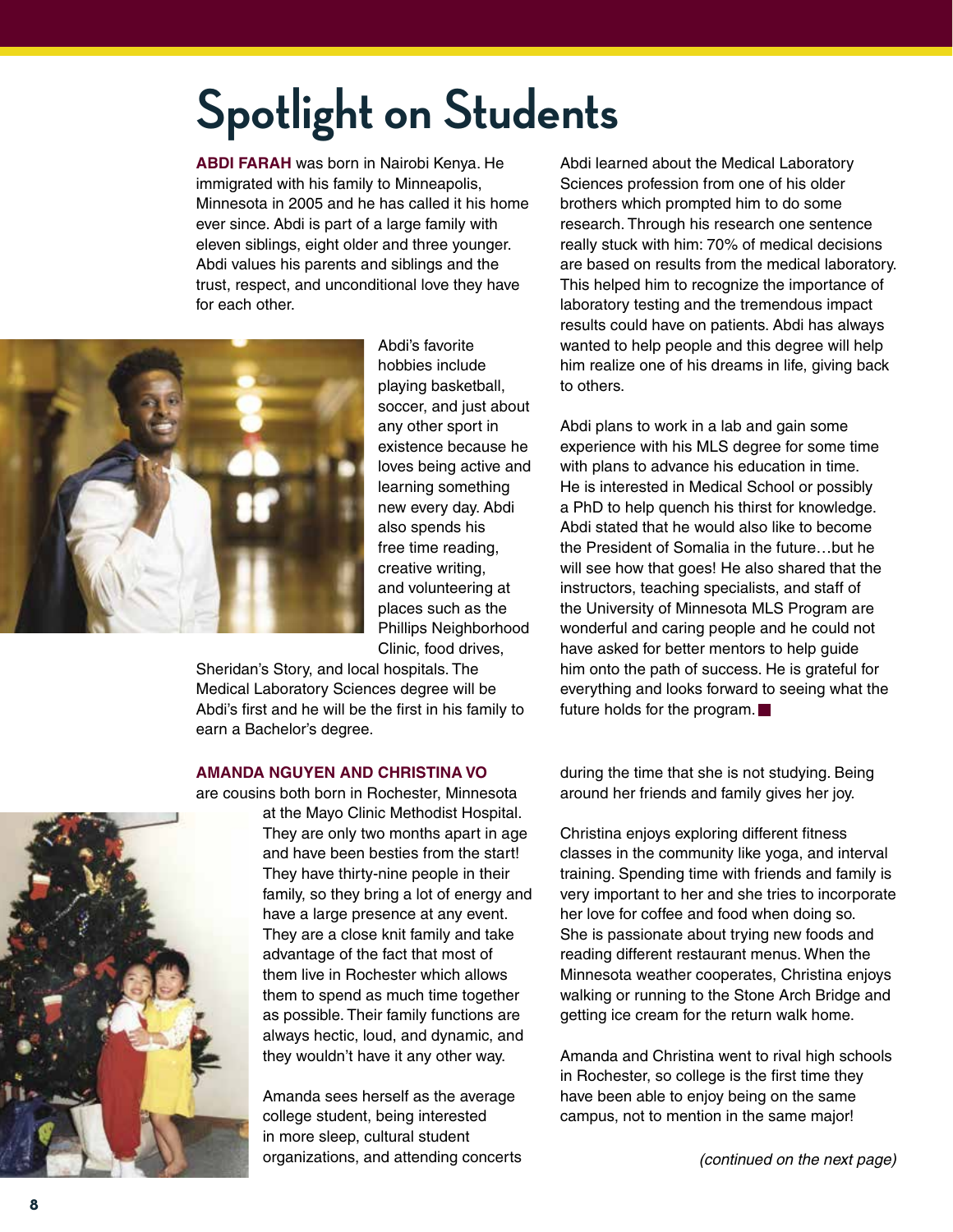### **Spotlight on Students (continued)**

Amanda heard about the MLS profession from her mother, because she and her aunt both work in a laboratory at Mayo Clinic. When Amanda was looking for a major, her mom asked if she had ever looked into lab work and so she did. The practical nature of the major and the profession appealed to Amanda.

Christina, having been born and raised in the heart of medicine, always knew that she wanted to do something related to medicine. Her decision to major in MLS was influenced by Amanda and the fact that their aunts and uncles are also in the MLS profession. Her interest in lab work grew after an internship at Mayo Clinic in her freshman year of college where she learned microscopy and immunohistochemistry skills. She found that she loved working with her hands, the workflow, and the analysis that had to be done.

After graduation, Amanda plans to work at Mayo Clinic and see where that leads. She hopes to start out working in the lab with Christina and in the future, pursue a Master's Degree in Health Administration. Christina also hopes to start out working in a lab at Mayo Clinic and, after a few years, plans to pursue her ultimate goal of becoming a physician.

Until then, Amanda and Christina are enjoying the fun and productive times they are having together in the MLS program. They look forward to continuing to work together when they begin their careers at the Mayo Clinic.



## **The MLS Program at the Great Minnesota Get-Together**

The Medical Laboratory Sciences Program helped open the 2019 Great Minnesota Get-Together by hosting a booth on the opening day, August 22. That day marked a recordbreaking opening day State Fair attendance of 133,326! It was a beautiful day with good weather, enthusiastic fair goers, and of course, plenty of fried food on a stick!

Fair goers had the opportunity to learn more about blood banking with a fun activity at the booth where they matched blood types to information provided to them. Most participants knew that Type O was the universal donor, but learned through the activity that Type AB is the universal recipient. MLS faculty had fun promoting our profession and talking about our important role in healthcare.

> *MLS Faculty Members Tami Alpaugh and Hannah Gartzke greet guests at the MLS booth at the 2019 Minnesota State Fair.*

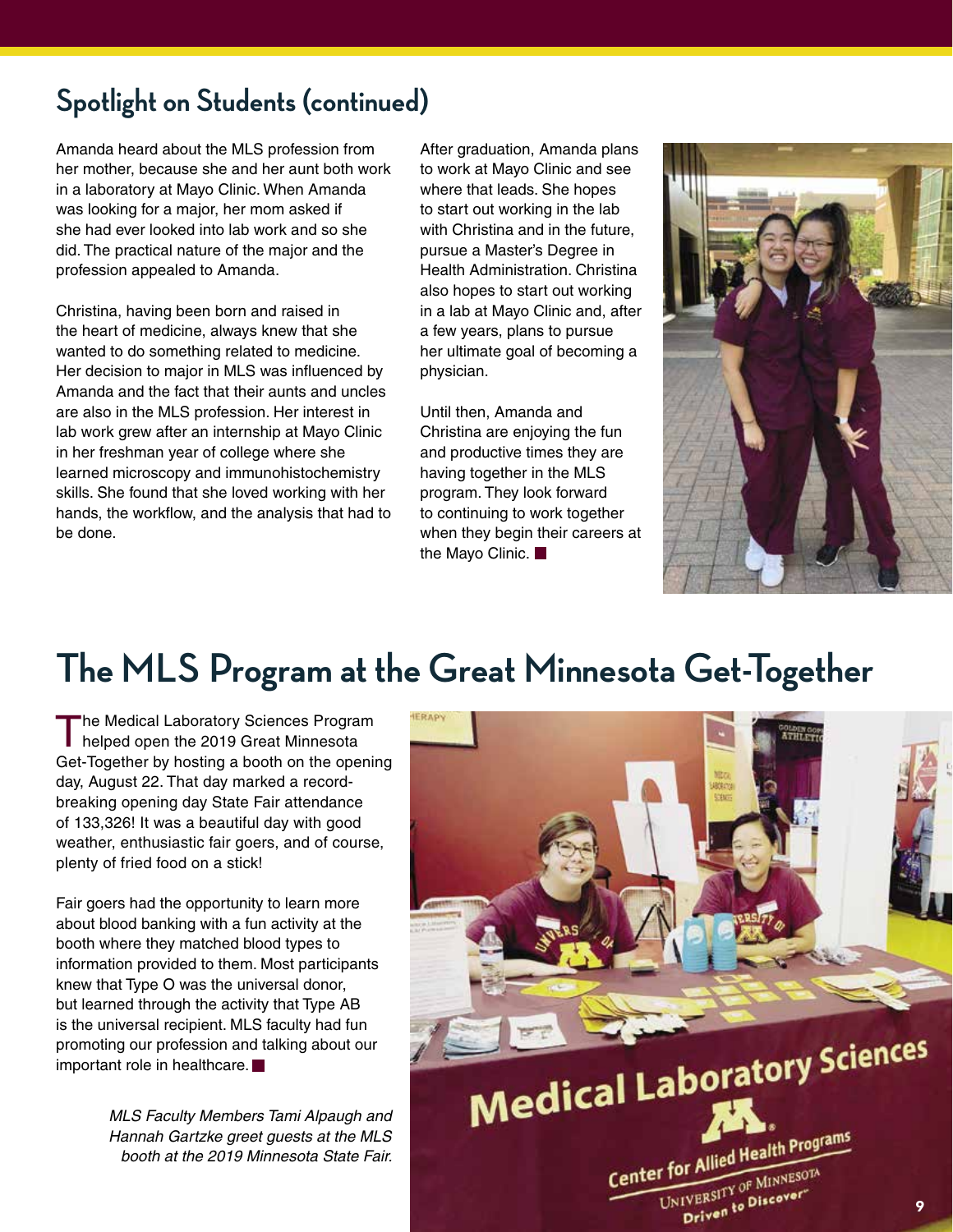

# **The Power of Giving**

A lumni play a huge role in supporting our students through generous donations to our program.<br>A Each year donations to our scholarships make it possible for students to afford textbooks needed for classroom success, meet the increasing cost of tuition, or to find temporary housing during clinical rotations in rural Minnesota. Many students would find it difficult to begin their new careers as medical laboratory scientists without such support. We want to thank everyone who generously donated in 2019 and continue to ask for your help in 2020 – no matter what the size of the donation. *Below is a listing of the students you have helped through your scholarship donations in 2019.*

#### *Alumni Fund Scholarships*

- • Nasra Ali
- • Abdi Farah
- Taylor Harvey
- • Ali Hassan
- • Evan Kane
- Tam Nguyen
- • Kaylee Renstrom
- Robin Thomas
- Mai Yer Yang

#### *Grace A. Byers Scholarship*

- • Delci Christensen
- • Allicia Gunderman
- Davis Nennig
- Judy Thao

#### *Abner M. Neeley Scholarship*

- Kaylee Kangas
- Rene Nelson
- Amanda Nguyen
- Hanna Norlinger
- Nicole Organ
- Dang Pham
- Sarah Schultz
	- Kirill Syulyukov
	- Renee Thomas
	- Madeline Urick
	- • Claire Wilmesmeier

#### *Karen R. Karni Scholarship Fund*

- • Delci Christensen
- Kaylee Renstrom
- 

#### *William A. O'Brien Scholarship Fund*

- Collen Detzler
- Eykka Gundlach
- Hayley McCormack
- • Claire Wilmesmeier
- Mai Yer Yang
- 

#### *Elizabeth Stone Scholarship Fund*

#### • Eykka Gundlach

#### *Yvonne Chenoweth Cooke Scholarship Fund Scholarship Fund*

- • Evan Kane
- Kaylee Kangas

*Betty Rae McConnell Scholarship*

• Amanda Nguyen

*Constance Bakken Scholarship*

• Robin Thomas

### *Clarice J. Olson*

• Judy Thao

*Audrey Lapeyrouse Scholarship Fund*

• Ali Hassan

#### *Gonyea-Stewart Scholarship Fund*

- • Nasra Ali
- Isabel Brown
- **Visit page 13 to meet Jireh Mabamba, our new Manager of Engagement and Alumni Relations.**

# **ASCLS-MN 2019 Scholarship Winners**

**Nongratulations to five University of Minnesota Medical Laboratory Science students who received ASCLS-MN** Scholarships in 2019.

**JULIA HUDGENS** (Class of 2019) learned about the MLS profession



through her aunt who was a Medical Technologist. She selected the University of Minnesota's MLS program because of its long history and reputation for producing quality scientists. She has a long-term goal of returning to school and applying her MLS knowledge and skills to new fields. Julia is currently working at Children's Hospital.

**QUYNH NGO** (Class of 2019) is an international student who was attracted to the multi-disciplined education of the MLS program. After working as an MLS for a few years, Quynh hopes to obtain a specialty certificate or pursue a higher degree in pathobiology or pharmacology. She wants to use her



knowledge and skills to help patients and advance the medical field.



**ALI HASSAN** (Class of 2020) realized he had a strong interest in healthcare after entering college. He selected the MLS profession for the opportunities it offered and its financial stability. In the future, Ali would like to go to Medical School to be a primary care physician or possibly specialize in pathology.

#### **HAYLEY MCCORMACK**

(Class of 2019) has always had an interest and aptitude for the biological sciences and selected the University of Minnesota MLS program due to its high rating and proximity



to her home. She would like to be a technical specialist in one of the laboratory areas and serve as a resource for her coworkers and the community. Hayley plans to pursue an MLS position in Portland, OR.

**ABDI FARAH** (Class of 2020) selected the MLS program after learning the importance of the profession in providing quality patient care in the hospital setting. His long-term goal is to be



involved in virology or a forensics laboratory.

- 
- Mingyi Zhang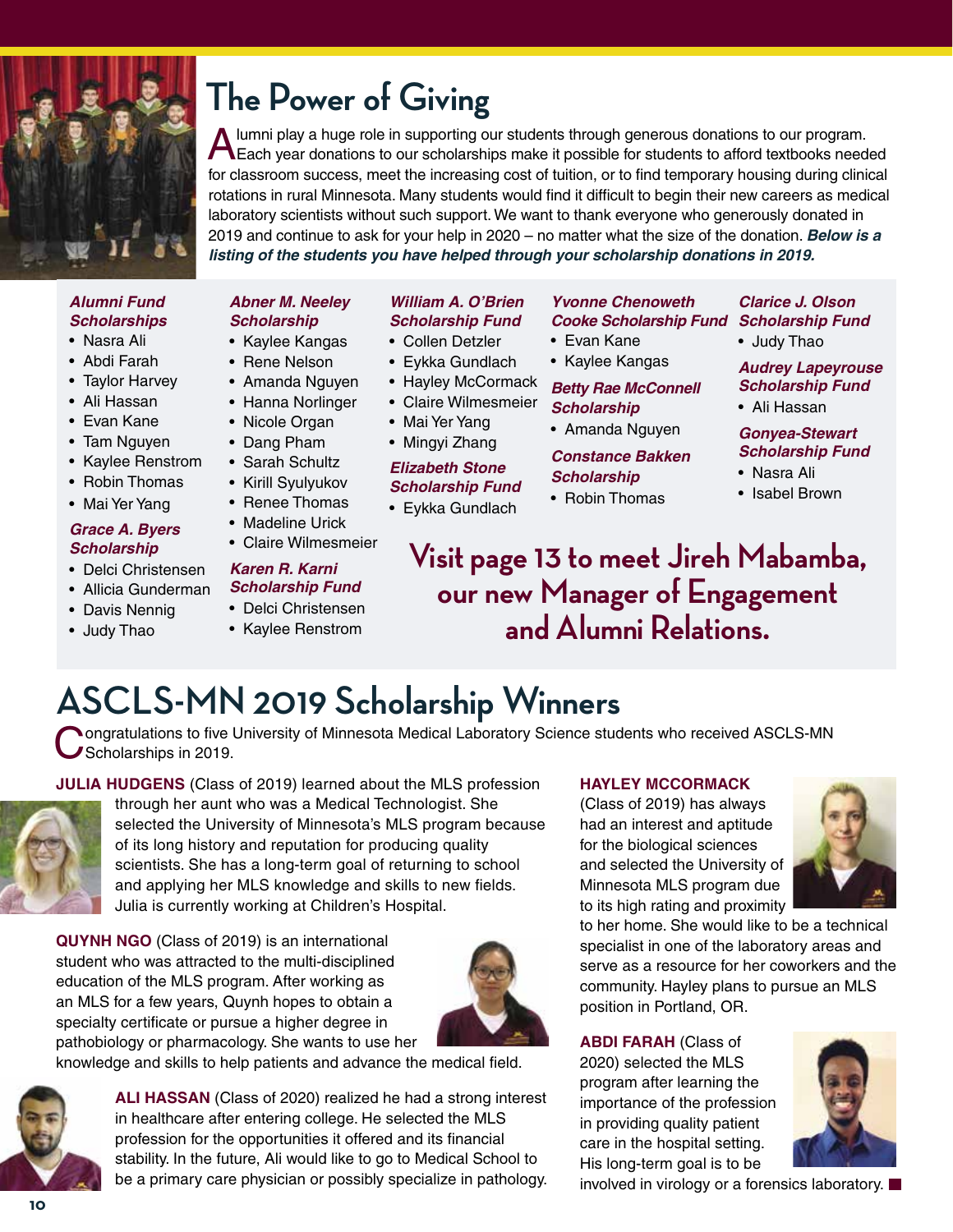### **Thank You for Your Generous Contributions to the Medical Laboratory Sciences Program in 2019**

#### *\$10,000 and up*

- Beckman Coulter Foundation
- • Marilee M. & William H. Welliver

#### *\$1,000 - \$9,999*

- Stephen J. & Susan K. Fautsch
- Todd C. & Mary E. Jacobson
- • Billie Anne & Howard A. Juni
- • Karin J. & Mark J. Libby
- • David H. & Barbara J. Moser
- • John C. Okada
- Toni D. Okada
- • Okada Family Trust
- Frederick C. & Marilyn D. Olson
- Mrs. Howard\* & Howard C. Pierce\*
- • Debra C. Rodahl
- • Ella M. Spanjers
- Todd C. and Mary E. Jacobson Charitable Fund
- • Judith A. & Dale D. Winter

#### *\$500 to \$999*

- • Anonymous Donor
- • Joanne S. & Lee W. Arvid
- Sheila M. Clough
- • Stella S. & Marvin D. Cook
- • Robert A. Dahl
- • Mardie G. Geiser
- Mary A. & John M. Grewe
- Ronald D. Halvorson
- Kathleen B Standing Giving Acct-Fidelity Char
- • Francene H. & Lonny R. Lebahn
- • Kathleen K. Reimers
- Kathleen B. Standing
- Katherine A. Vagts
- • Verne E. & Phyllis J. Weiss
- • Andrew R. Yue

#### *\$100 to \$499*

- • Patricia A. Ackerman
- American Society for Clinical Laboratory Science
- Marilyn T. Budge
- Kimberly A. & David W. Butler
- Jacqueline A. Carlson
- David & Julie Fanger Living Trust
- • Barbara M. Deisting
- • Sharon M. Deml
- Robin L. Donner
- Donna E. Dzubav
- David J. & Julie M. Fanger
- Claudine E. Fasching
- Richard J. & Susan K. Feist
- • Catherine L. & John W. Foster
- • Linda L. Fredrickson
- • Barbara Fricke
- • Harriet D. & Wes Fritts
- • Reggie L. Gausman
- Kathryn H. Glen
- Jed B. Gorlin & Jocelyn Bessette-Gorlin
- Joyce A. Gunderson
- • Marilyn J. Halonen
- Jacquelin A. Heggernes
- Henry V. & Mary L. Holec
- • Karen K. & Richard L. Huff
- • Julie A. Jacobs
- Judy T. Kingsberg
- Sridhar & Usha R. Kota
- • Barbara Krier
- • George Kuprian
- • Vickie L. Larson
- • Brian L. & Mary L. Lauber
- Mary H. Lazarus
- Marilyn J. Lueck
- Maureen A. Lynch
- • Jane F. Mayer
- • Betty L. McMartin
- • Brian J. Meline
- • Diane M. & John J. Michalik
- • Donald M. & Kathleen W. Nadreau
- • Patricia L. Norgren
- • Jeanne C. Olsen
- • James R. & Sheryl F. Olson
- Rick L. Panning
- • Susan A. Piasecki
- • Marba L. & Richard R. Pogue
- • Thelma J. Purcelli
- • Joan A. & Donald E. Radtke
- • Barbara J. Reinhardt
- • Karen L. Ringsrud
- • Delores M. & John L. Roesler
- Ruth M. Rosendahl
- Dale W. & Cheryl M. Rozeboom
- • Laura G. Rude
- • James L. & Sandra R. Rutzick
- Marilyn J. & Gregory P. Rynders

**If you wish to make a contribution, please visit: https://www.alliedhealth.umn.edu/medicallaboratory-sciences or call: U of M Foundation at 800-775-2187 and specify MLS.**

- • Sandra L. Sauer
- Nicole A. Trites Wiering
- • Constance C. Verre
- • Kent D. & Marcia K. Wall
- Kristi L. Werdin & Ronald T. Marchese

• Priscilla M. & Gerald J. Bormann

• Timothy E. & Carolyn E. Donovan

• Naomi M. & James M. Hanson

• Douglas C. & Patricia J. Kriesel

• Marvin L. & Cynthia A. Menken • Steven G. & Patricia L. Miles • Russell A. & Mary Lou G. Mohn

• John A. & Cheryl J. Luckow • Lori L. & David J. Melby

• Mark C. Hove & Leslie A. MacKichan • Diane G. & Jeffrey C. Hutchinson

**11**

\*Deceased

- • Donna J. Wieb
- Nancy A. Witstine

• Marilyn J. Ambjor

• Wanda E. Clark • Joanne G. Deden

• Linda A. Gallick • Barbara A. Getchell • Barbara J. Gilbert

• Ruth M. Hartman • Gail R. Held

• Marlys J. Jensen • David C. Johnson • Arla K. Keckeisen • Phillip M. Korkowski

• Linda A. Lewis

• Judith A. Nelson

• Marilyn J. Plummer

• Kathleen Skradski • Lois J. & Peter M. Smith • Patricia L. & Allan B. Solum

• Nancy A. Stanaway • Pamela D. Swanson

• Emmy Zenk

• Dorothy L. Ness-Everett • Lucille K. Norman

• Jack W. & Sandra V. Pearson

• Todd W. & Pamela J. Robinett

• Tower Health Disbursements

• Lorilee B. Echternach • Arthur T. & Kay E. Emmons • John W. & Carol I. Evans

• Joan Z. Woods • Mary E. Zahradka

*Up to \$100*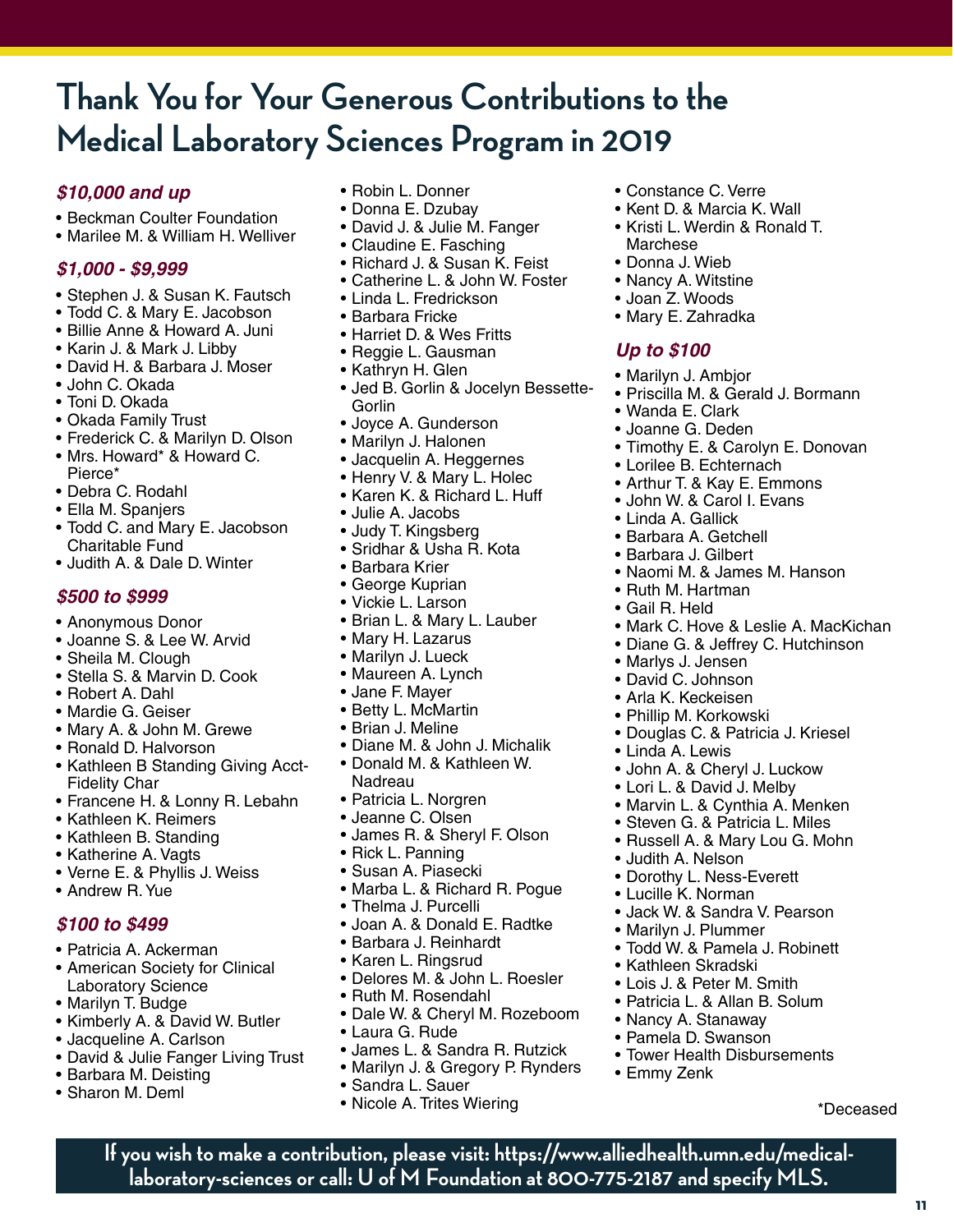### **MLS Continues Partnership with Beckman Coulter**



In 2019, Beckman Coulter hosted two full-day<br>events for MLS students and faculty - on June n 2019, Beckman Coulter hosted two full-day 18th and October 28th. A total of 24 students attended these events at the Beckman Coulter branch in Chaska, MN. The students and faculty had the opportunity to gain insights into

the industry-side of laboratory science through

developer and distributor of laboratory equipment and reagents.

After the presentations, a networking lunch was hosted by professionals from different departments within Beckman Coulter for the students and faculty. The events were completed after the students were provided tours of the various departments including research and

presentations that covered the research and development phase of instrumentation, as well as the different components involved in being a



development, manufacturing, and reagent production. We value our partnership with Beckman Coulter and appreciate their scholarship donations and hosting these events for our students and faculty each year.

# **MLS Program Reports to New Leadership Structure**

In the summer of 2018, University of Minnesota President Eric Kaler announced an overhaul of the administrative positions,<br>In the summer of the University's health sciences. The new structure included the creation of new a In the summer of 2018, University of Minnesota President Eric Kaler announced an overhaul of the administrative realignment of research centers, and the restructure of operations within the Academic Health Center. The new structure was designed to place an emphasis on the University's clinical work in light of its recent renewal of the partnership with Fairview Health Sciences. It was also designed to encourage collaboration across the health sciences departments.

As part of the shift, Jakub Tolar's administrative role within the University was changed so that he transitioned to serve as Dean of the Medical School and Vice President for Clinical Cffairs, a position created to oversee clinical research and training at the University. The restructure also created a new administrative position, the Associate Vice President for Academic Health Sciences, which was aimed at centralizing academic work and enhancing interprofessional education within the University.



In the summer of 2019, Dr. Trevor Ames was appointed to this new associate vice president role. Dr. Ames had spent the last 38 years as a faculty member of the College of Veterinary Medicine and the last 12 years as Dean of the college. A number of academic programs were placed under the new associate vice president, including the Center for Allied Health Programs (CAHP), which includes Medical Laboratory Sciences and Occupational Therapy.

During the reorganization of the AHC, Dr. Christine Mueller, the Executive Associate Dean for Academic Programs in the School of Nursing, assumed the role of Interim Associate Vice President for Education in the Academic

Health Center and helped support the President's initiative to restructure the health sciences. In this role, Dr. Mueller also served as Director of CAHP. Upon assuming his new position, Dr. Ames asked Dr. Mueller to continue as the Director of CAHP and is thrilled that she will be leading CAHP and the MLS program going forward.

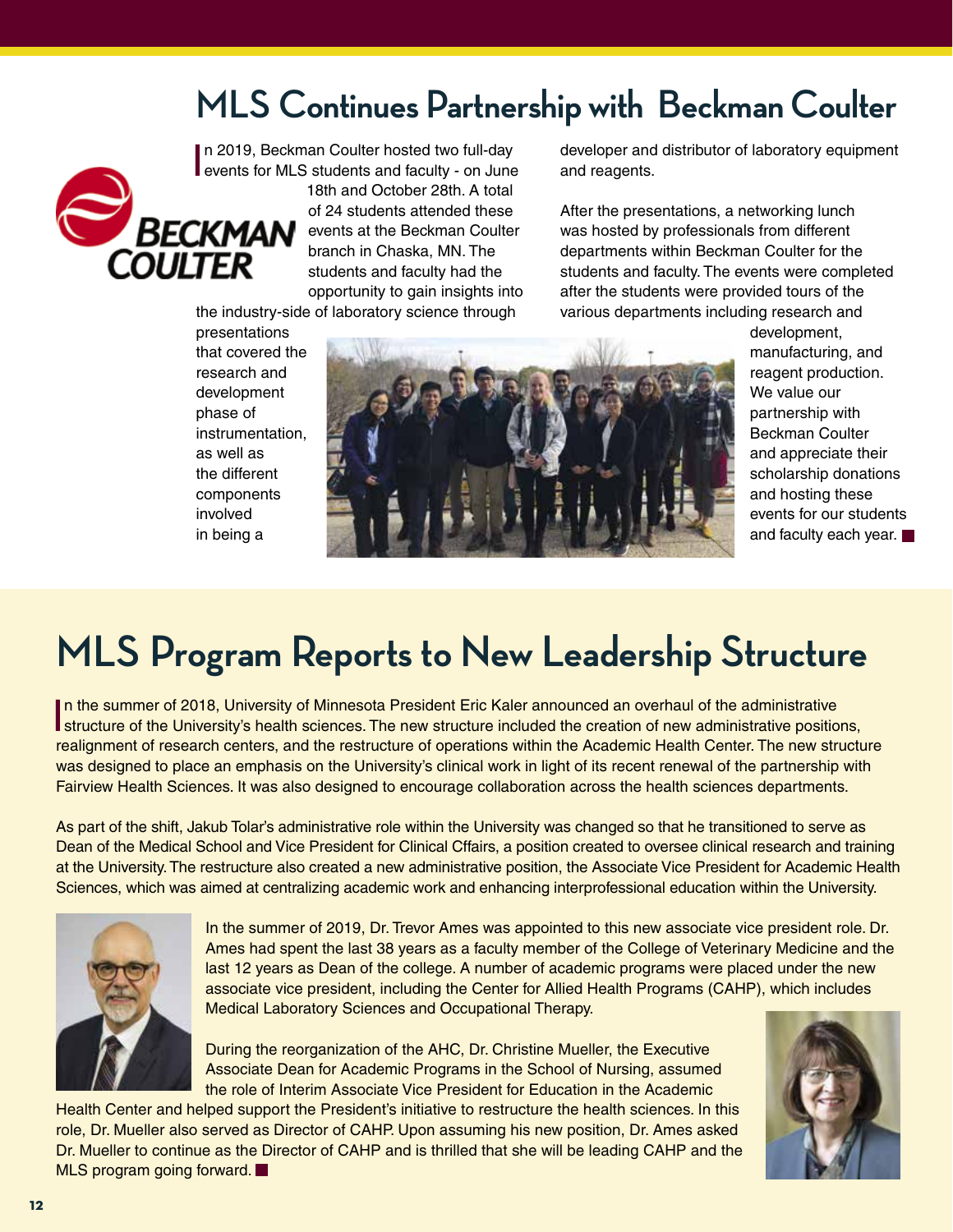# **Focus on Faculty & Staff**

### **Introducing Our New Manager of Engagement & Alumni Relations**

**JIREH MABAMBA** - We would like to welcome Jireh (pronounced G-Ray) Mabamba as the new Manager of Engagement and Alumni Relations for the MLS program. Jireh is an alumnus of the University of Minnesota Duluth (UMD) and was a commencement speaker for his class. He graduated with a dual degree in Organization Management and Business Marketing, and most recently worked as an associate development officer for the College of Education and Human Development (CEHD). Jireh was one of the featured speakers for the University of Minnesota \$4.2 Billion Driven Campaign launch in 2017 and is currently the youngest member of the board of directors for the Minneapolis Rotary Foundation. He looks forward to continuing his work with alumni and friends of the University to foster meaningful relationships that will connect passion with possibility, inspire generosity, and support greatness at the University of Minnesota. His email address is mabam001@umn.edu.

### **Staff Changes at the Center for Allied Health Programs**

#### **AMANDA "MATTIE" HAWLEY** joined CAHP in

September 2019 as the new Director of Student Services. Mattie comes to us from an educational technology company, where she worked with student services offices all over the country to develop processes. Mattie also has 15 years of experience working in student services at colleges and universities including Iowa State University, the University of Minnesota, and St. John's University. She earned her Bachelor's Degree from the College of St. Benedict, and her Masters Degree in College Student Personnel from Bowling Green State University. She has a passion for creating opportunities for student success, and is excited about working with our MLS and OT students.

**MALLORY SCHWEIM** started at CAHP in August 2019 and works with prospective and current students in Medical Laboratory Sciences and Occupational Therapy. Prior to joining CAHP, she was an academic advisor in the College of Education, Health and Human Sciences at the University of Tennessee Knoxville. Mallory is originally from Mankato, MN and graduated in 2018 with a master's degree from the Department of Counseling and Student Personnel, College Student Affairs track from Minnesota State University, Mankato. Outside of work, Mallory enjoys spending time with her eight nieces and nephews, traveling, reading, and running.



onna Spannaus-Martin has continued in the role as UMN Legislative Liaison. She meets with the Faculty Senate, the Board of Regents, and Minnesota state legislators to discuss topics relevant to the University. At the same time, she provides great visibility for our program. Donna is also attending Legislative Day in Washington, DC with other members of ASCLS.

For the past several years, Donna has also served as ASCLS-Minnesota's Government Affairs Chair, and she now serves as the ASCLS Government Affairs Representative for Region V, so she will again be attending the Annual Legislative Symposium held in Washington, DC, meeting with the legislative aides of Minnesota senators and representatives.







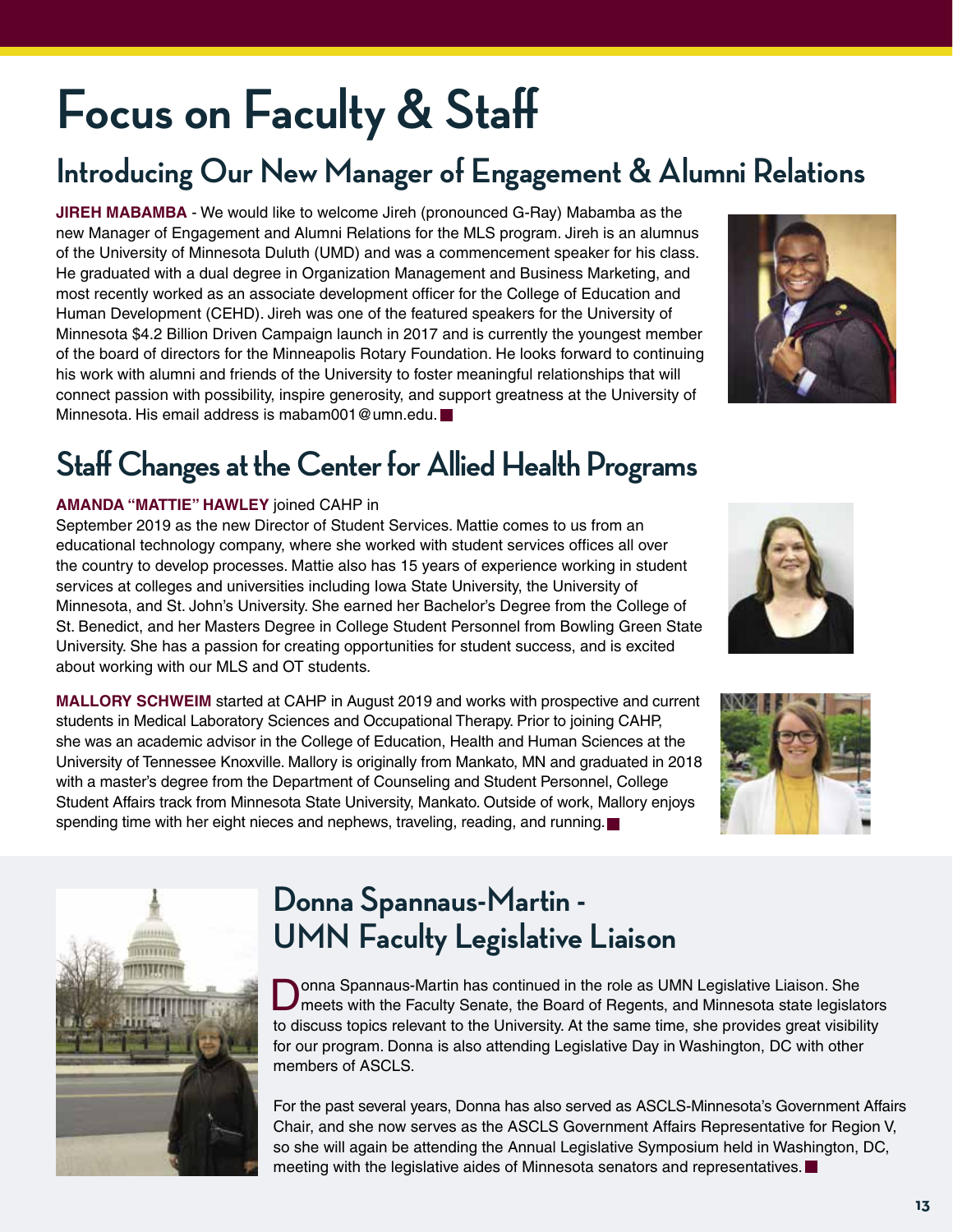### **Health Sciences Education Center Nears Completion**

The new Health Sciences Education Center<br>
(HSEC) is almost complete and occupants will gradually move in over the spring months.

In summer 2020, the Health Sciences Education Center will officially open its doors and the building will be ready for classes in Fall 2020. At 202,000 gross square

feet, the HSEC will be one of the most comprehensive interprofessional education facilities in the country. The HSEC will provide a unifying space that students and faculty

can be proud of and that will promote teamwork across schools. The space will improve the student experience with:

- active learning environments to replace traditional lecture halls
- • high-tech, high-touch simulation environments for learning and practicing in real-world conditions
- places to connect, collaborate, and communicate across disciplines



The classrooms include options for student group work, technology, recording, and video streaming. There are many study spaces in different formats for all students. The building will also include the Health Sciences Library, Wangensteen Historical Library of Biology and Medicine, and the Center for Health Interprofessional Programs (CHIP). One of the main features of the building are the simulation and immersive training environments where Interprofessional teams can train in sophisticated, real-world settings, including both acute and ambulatory care spaces. Other spaces include trainer stations, briefing/ debriefing rooms, and actor prep areas. This new facility is vital as we prepare students and practicing health care professionals for an interprofessional, team-based approach to patient care. For more information, visit: https://hsec.umn.edu/.

### **Minnesota Debates Marijuana Legalization**

As Minnesota considers whether it should join other states that have legalized marijuana, one of the issues that needs to be considered is how Minnesota will determine when someone is considered to be driving under the influence



 $1 - 11 - 181 - 1$ 

of tetrahydrocannabinol (THC), the principle psychoactive compound of marijuana. However, determining whether someone is driving under the influence of THC is not nearly as straightforward as it is for ethanol, and it seems as though

no states perform their assessments in the same way.

To help legislators understand the factors affecting this determination, MLS faculty, Dr. Donna Spannaus-Martin, was asked to testify before the House Public Safety and Criminal Justice Reform Committee held on March 5, 2019. "Most people don't realize that because THC is fat-soluble, the blood concentrations that result in impairment can be very different in a first-time user compared to someone who uses marijuana five times a week. No published research has shown significant association between blood THC concentrations and level of impairment. This is why each state seems to have established different standards as to when someone is considered to be impaired."

Although the legalization of marijuana for recreational use may not go any further this legislative session, Dr. Spannaus-Martin will continue to share what she has learned on this topic with interested legislators and at the 2020 Clinical Laboratory Collaborative in April.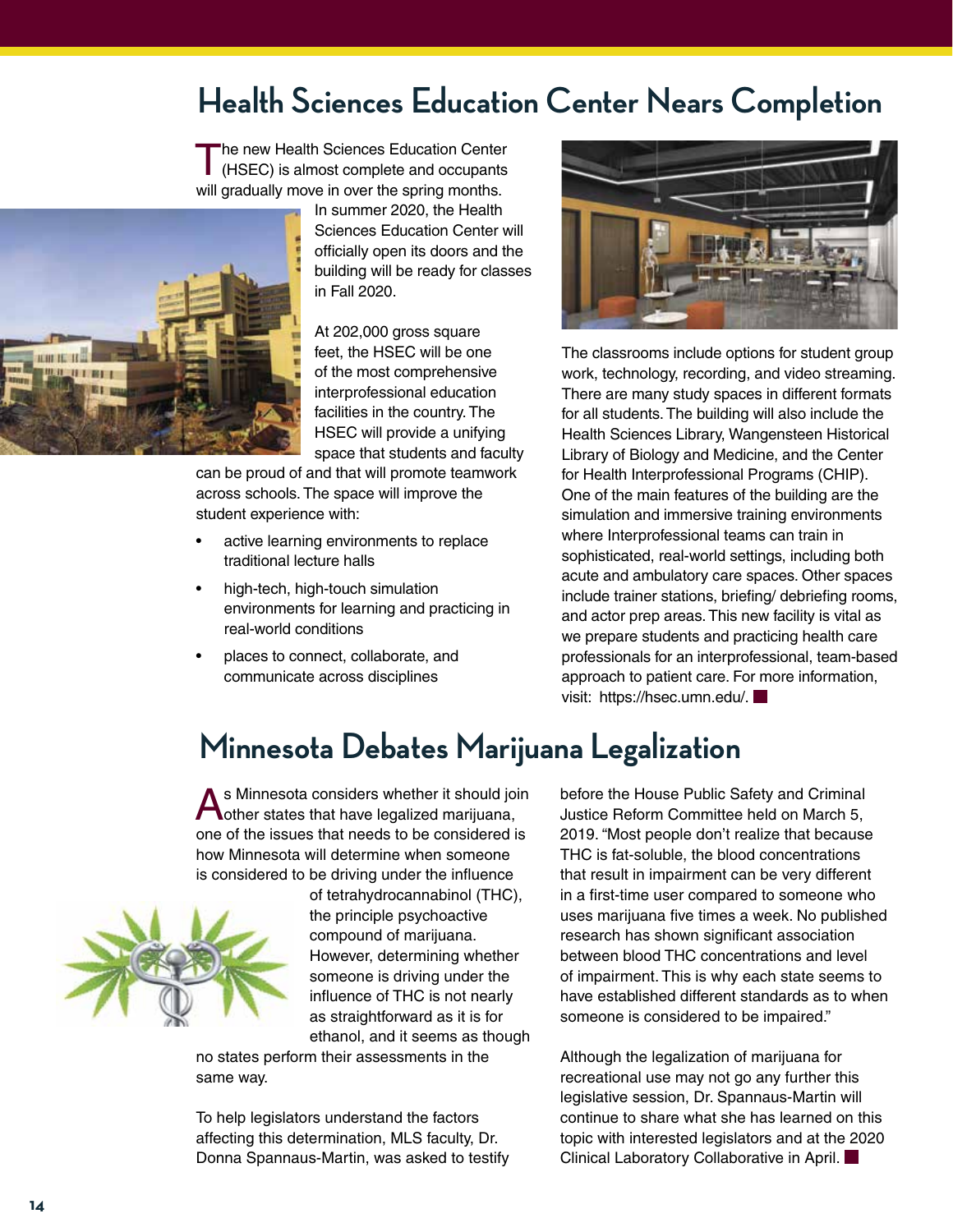# **Active Learning in the Immunology Classroom**

**MLS** faculty Donna Spannaus-Martin and Michelle Henry-Stanley (in the photo on right) completed their one-year Fellowship for Teaching in Active Learning Classrooms. As part of their fellowships, they met with emerging technology specialists, innovative teaching experts, and University faculty from other health sciences disciplines throughout the year to design active learning tools to aid in their teaching.

Dr. Henry-Stanley utilized the University of Minnesota Makerspace, an area in the library which has 3D printers available to faculty and students free of charge, to create magnetic 3D-printed blocks of different colors to represent



immunoglobulin gene segments. These gene segments can then be manipulated by students to demonstrate how gene rearrangement occurs in the synthesis of immunoglobulins. The fellowship culminated in the presentation of their work at the University of Minnesota's Best Practices in Health Sciences Education Day held on May 2, 2019 and at the International Forum on Active Learning Classrooms held on August 8, 2019.

# **New Honors Track in MLS**

The MLS program has been working with the University Honors Program to develop an Honors track in MLS. Honors students have struggled to fulfill the Honors requirements while pursuing an MLS degree because there were no honors specific courses in the curriculum. This past fall, MLS faculty members Charlotte Romain and Nicole Zahnle developed an honors course in Research Methods and Scholarly Inquiry (MLSP5013H). In addition, honors students can take our newly developed masters

courses to fulfill Honors requirements. Masters level courses are available in hematology, microbiology, chemistry, transfusion medicine, molecular diagnostics, and laboratory management, as well as a thesis support course to guide them through their honors thesis work. This year, we have two honors students that will be working on their honors research over the summer of 2020 and completing their clinical experiences. They will then write their honors thesis in the fall for graduation in December 2020.

# **2019 Clinical Affiliate Spotlight**

During 2019, 34 clinical affiliates offered clinical experiences in the areas of Chemistry/UA, Hematology/Coag, Transfusion<br>Medicine, and Microbiology for our 41 senior students during the summer and fall semesters. In add to partner with several specialty laboratory areas to provide the advanced practicum to our new professional master's in MLS (MMLS) students this summer. We are so thankful for their ongoing support of our MLS students and program. Thank you!

#### **Allina Health System:**

Central Laboratory Cambridge Medical Center Coon Rapids Clinic **Cytogenetics** Mercy Hospital Mercy Hospital-Unity Campus Owatonna Hospital St. Francis Medical Center United Hospital West Health

#### **CentraCare Health:**

St. Cloud Hospital

#### **Essentia Health:**

St. Joseph's Medical Center St. Mary's Medical Center

#### **Fairview Health System:**

Lakes Medical Center Molecular Diagnostics Northland Medical Center Range Medical Center Ridges Hospital Southdale Hospital UMMC-East Bank UMMC-West Bank IDDL

#### **FirstLight Health System**

**HealthEast Care System:**

St. John's Hospital St. Joseph's Hospital Woodwinds Hospital

#### **HealthPartners:**

Methodist Hospital Regions Hospital Hudson Hospital Westfields Hospital

**Minneapolis VA Health Care System**

**Minnesota Department of Health** 

#### **OneOme**

**North Memorial Medical Center**

**Rice Memorial Hospital**

**Ridgeview Medical Center:** Ridgeview Medical Center Two Twelve Medical Center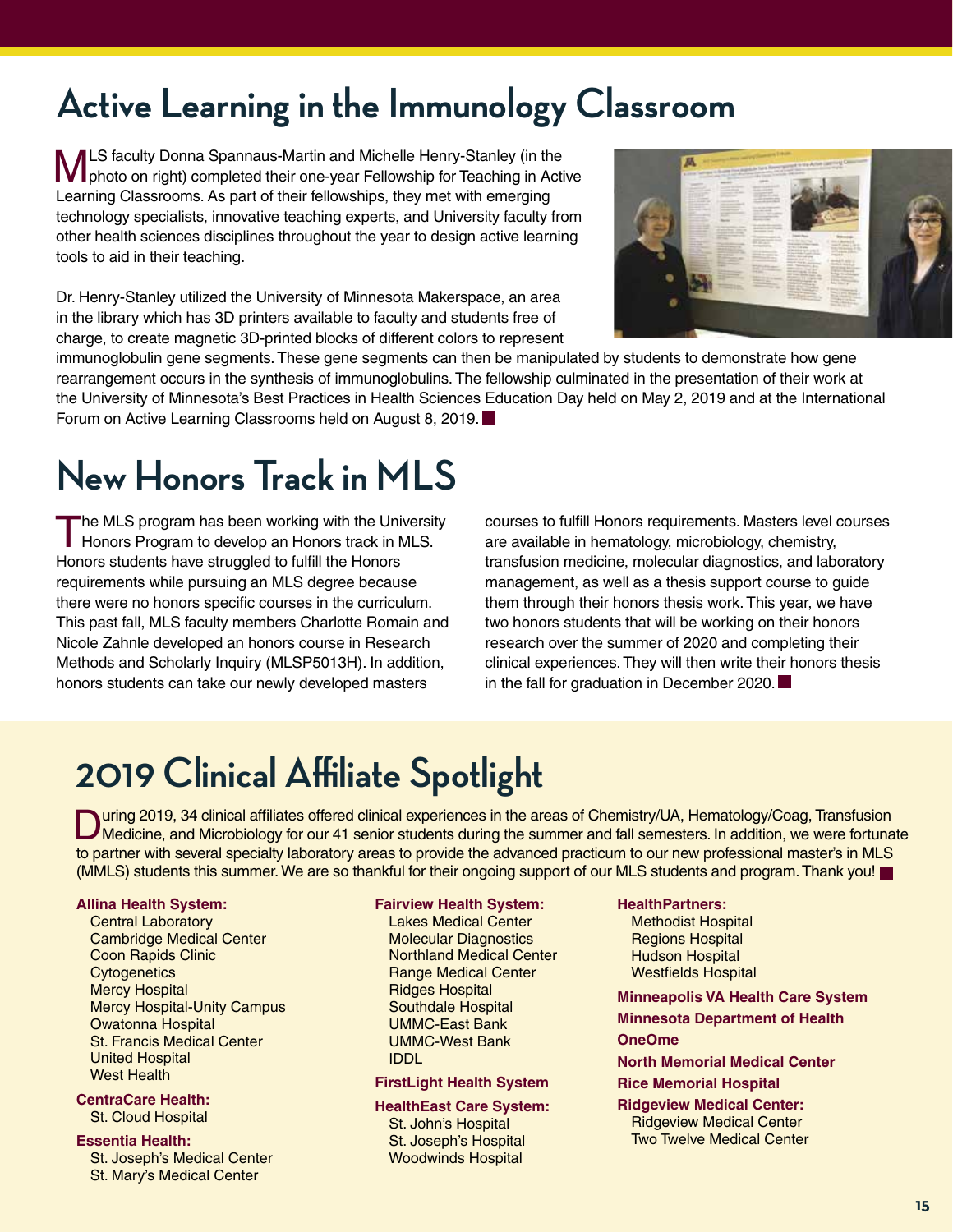## **Commencement for the Class of 2019**



The Center for Allied Health<br>Programs held its annual graduation ceremony for the Medical Laboratory Sciences and Occupational Therapy Programs on December 12, 2019, at Northrop Memorial Auditorium East Bank of

the Twin Cities campus. Dr. Janice Conway-Klaassen, Director, Medical Laboratory Sciences Program, led the procession, carrying the ceremonial mace of the University of Minnesota.

Dr. Trevor Ames, delivered the commencement address. Dr. Ames is the Associate Vice President of Academic Health Sciences in the Office of the Executive Vice President and Provost. In his current position, he provides leadership that positions the University's academic health sciences as a nationally recognized innovative interprofessional hub for education, research and practice. For 12 years prior to his current position, he served as Dean of the University

of Minnesota, College of Veterinary Medicine. Dr. Ames encouraged graduates to "recognize the important role that they will have in their careers to positively impact the patients they will care for."



Eykka Gundlach delivered the MLS student address with confidence and pride. She noted that the journey to graduation has been full of highs and some lows, but she offered these words of encouragement to her fellow graduates: "Now that we've graduated, we get to go out into the world with all the knowledge and skills we've gained throughout our program and make a difference in patients' lives." She ended her speech by paraphrasing a line from her favorite show growing up, "Boy Meets World," reminding her classmates "to not only do well in your career, but to do good as well."

**Congratulations graduates!**



#### **BACHELOR OF SCIENCE IN MEDICAL LABORATORY SCIENCES GRADUATES**



Bisrat Afework Hannah K. Bloomquist Nicole Burgos Amanda M. Burns Christina K. Chan Debanjan Das Marissa L. Dawes

Wilsonique R. Delson Colleen M. Detzler Erick A. Domingo Kyle D. Ebertowski Mikela E. Edmonds Melissa J. Fisher\*\* Hannah M. George

#### **PROFESSIONAL MASTER'S OF SCIENCE IN MEDICAL LABORATORY SCIENCES GRADUATES**

Alexis M. Dunlop Allicia M. Gunderman Edward J. Hetzer Davis R. Nennig\*\*

Desiree A. Reding Derek R. Schindler Tascha E. Stanaitis\* Robyn A. Syverson

Eykka S. Gundlach Scott A. Haughawout Julia M. Hudgens Hannah N. Jeffers Mubarak Kadir Jacob R. Kroll Callie M. Kutnink

Hayley McCormack\* Cole T. Minnick Quynh D. Ngo\* Leah T. Pham Kaleb H. Tilahun Paige Trisko Mai Yer Yang

#### **CERTIFICATE IN MEDICAL LABORATORY SCIENCES RECIPIENTS**

Shelby J. Bennett Carmen M. Berkan Katelyn R. Chester Lincoln Mathews Sarah J. Mayer Travis P. Wachter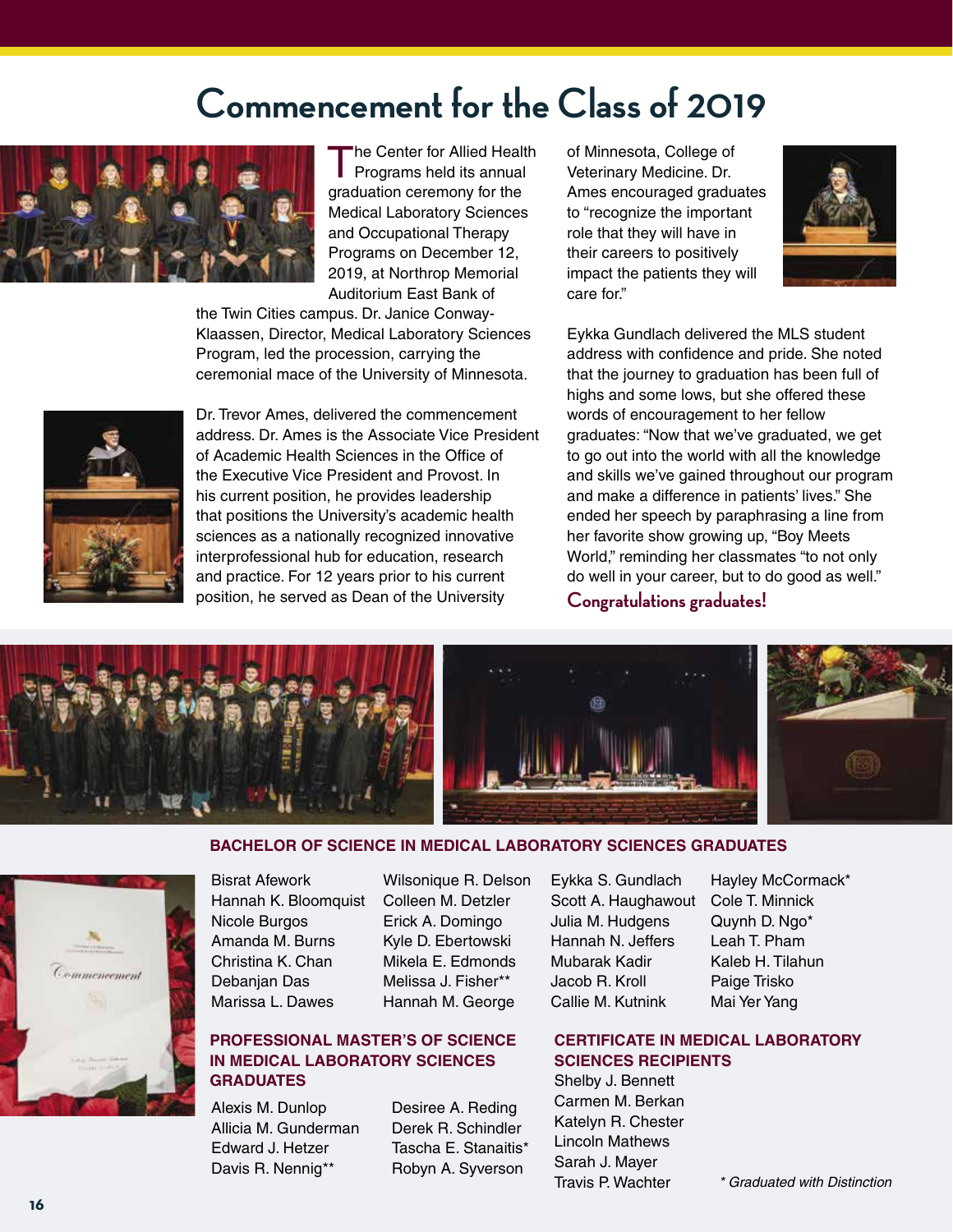## **Alumna of the Year Award Recipient Mary Jane Yue**

Mary Jane Yue was born in Manhattan and raised in New York City. She learned about the Medical Technology field from a fellow clarinet player in middle school. Mary Jane was further inspired by a historical novel about a lab researcher working to cure diseases. She attended college at Stony Brook University majoring in Biological Sciences/Pre-Med and followed that with a 12 month internship program in Medical Technology at Yale-New Haven Hospital with the option of applying and transferring to Yale Medical School upon completion of the program. A research project and a part time lab position allowed Mary Jane to discover her passion for hematology.

Her first job was at New York Hospital in the Blood Bank, but six months later when a position opened up in Hematology she transferred. Mary Jane was then accepted into the graduate degree program at Northeastern University in Boston for a Master's in Medical Laboratory Science. She worked on her degree in night classes while working in the hematology lab at New England Deaconess Hospital. This job provided the opportunity to instruct med tech students and student workers. She wrote lecture notes and training manuals for new employees and found that she really loved to teach.



Upon completing her Master's degree, Mary Jane married Charles Yue and the couple moved to the Chicago area where they started their family. After multiple moves following promotions for Charles, they eventually ended up in Edina Minnesota with five children. When the youngest went off to kindergarten, Mary Jane was hired as a teaching specialist in hematology in the

University of Minnesota MLS Program. Mary Jane started out working under Karen Lofsness and was trained by Stella Cook. She eventually worked with Cheryl Swinehart and Steve Wiesner. She expanded her teaching specialist skills into Molecular Diagnostics with Steve and also participated in digital imaging of patient slides. During this time Mary Jane also helped out in the Laboratory Medicine and Pathology course for the U of MN Medical School, which she still does today.



Being a Teaching Specialist meant more to Mary Jane than setting up labs. It was being creative in teaching methodology,

working with Fairview University lab staff, attending conferences, presenting posters, lecturing on the profession, and being part of the innovative plan of interprofessional communication and collaboration of health professionals.

Mary Jane is a Christian and believes that God has gifted her with a career that has been adventurous, challenging, exciting, and full of passion. She has been part of fighting diseases and mentoring future health care providers. Mary Jane is grateful for her experiences and all of the people she has met, worked with, and been taught and inspired by.

Mary Jane is now a grandmother of four adorable grandchildren and does plenty of babysitting. For exercise she became addicted to pickle ball after having to give up tap dancing due to a knee injury. Mary Jane enjoys attending shows and exhibits with her mother, and stays grounded with two bible studies and a mom's prayer group. Mary Jane is currently looking forward to a long dreamed of trip to Greece which is planned for this September.



*Mary Jane's smiling face on the back of her lab coat - always watching over her students.*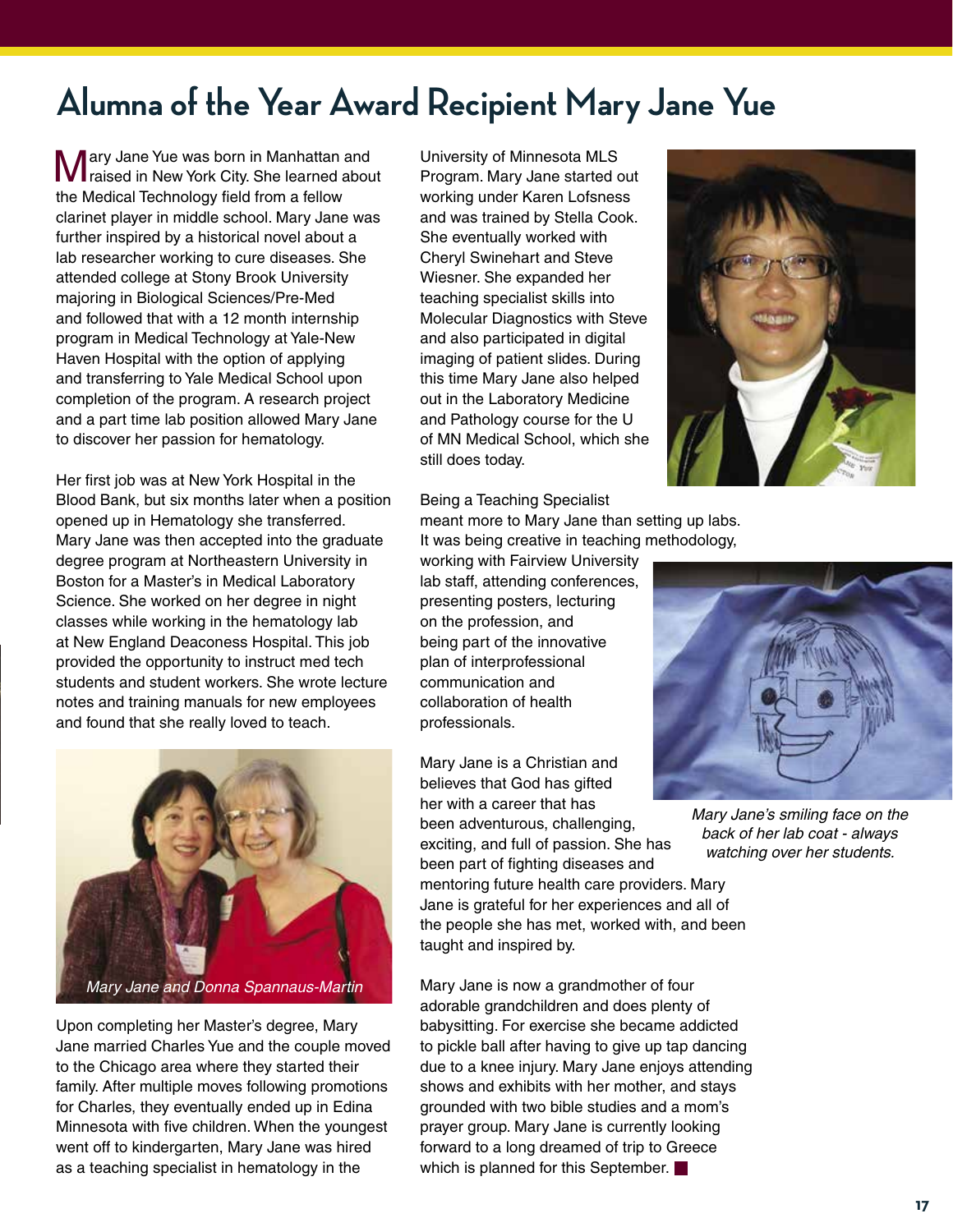# **2019 Alumni Banquet**

ver 100 alumni, students, and friends gathered at the University of Minnesota Weisman Art Museum with a beautiful view of the Mississippi River on Saturday April 27, 2019. We were joined by thirteen alumni from the 50th anniversary class (1969) including: Barb Gilb, Barbara Jo Holman, Jean Rysavy, Karin Libby,



*Members of the 50th Anniversary Class of 1969.*

Peggy Gabrik, Miriam Ebeling, Diane Michalik, Sharol Thomas, Elizabeth Bixby, Jacquelyn Battis, Devonne Nilsson, Katherine Vagts, and Elaine Strom. Two members of the 25th anniversary class (1994) also attended – Julianne Newham and Jeffery Boutain.



Happy hour at the Weisman began at 5:00 PM allowing guests time to reunite and to tour the exhibits on display. Following the banquet dinner, MLS Program Director Janice Conway-Klaassen delivered program updates. Class of 2019 student, Eykka Gundlach, co-president of the MLS student group, provided the opportunity to purchase MLS swag including t-shirts and sweatshirts designed by current students. The evening wrapped up with the presentation of the Alumni of the Year award to Mary Jane Yue, retired teaching specialist.







### **Note to the Class of 1970!**

Your classmates would like to organize a 50th anniversary class reunion prior to the Alumni Banquet on April 25th. Please contact Linda Maleitzke, CAHP Projects Coordinator, at 612-625-8936 or lmaleitz@umn.edu if you would like to help plan your reunion.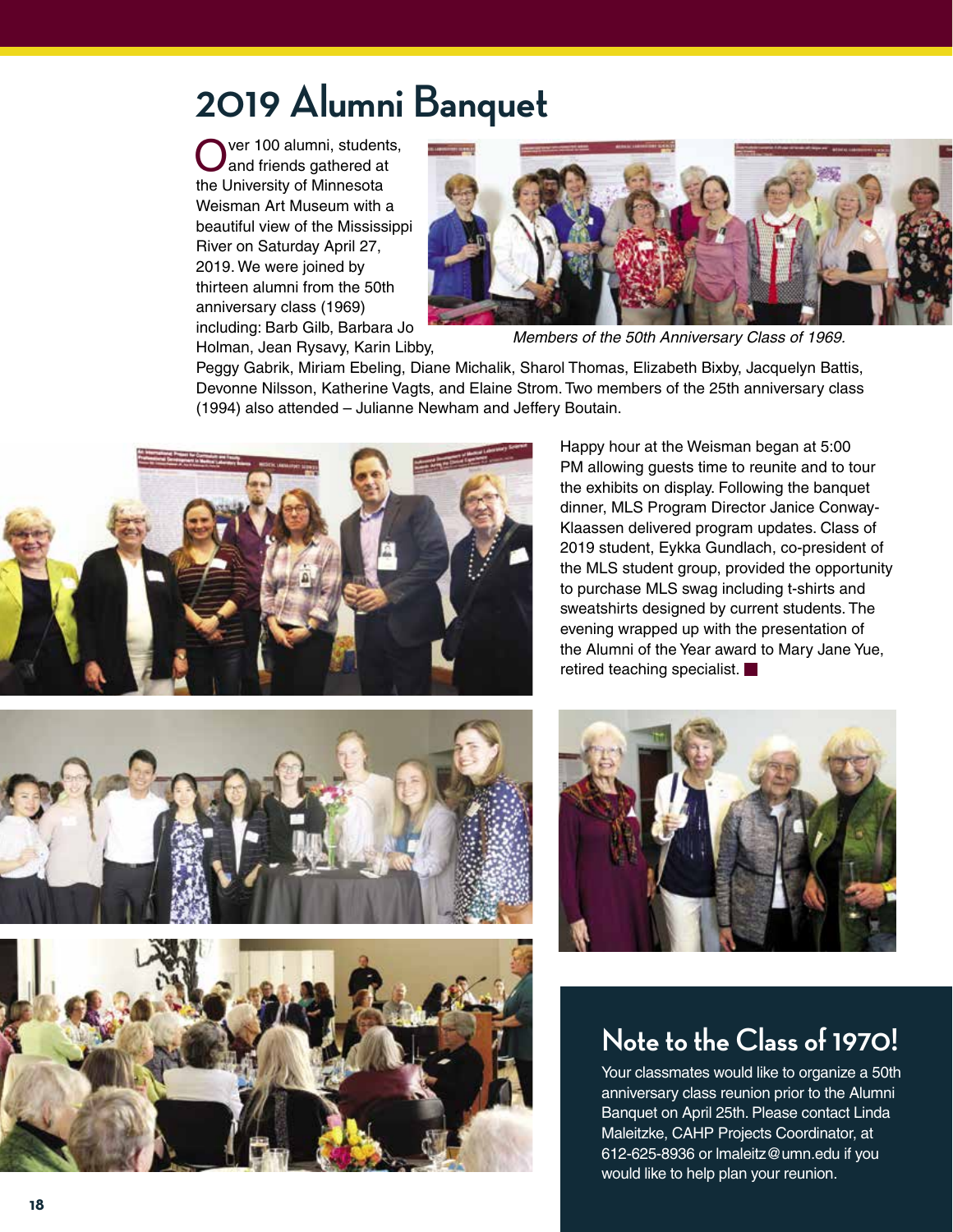#### **PLEASE JOIN US FOR THE 2020 MEDICAL LABORATORY SCIENCES ALUMNI BANQUET!**

The Alumni Banquet will be held at the Weisman Art Museum on the University of Minnesota East Bank Campus on<br>Saturday, April 25th. Cocktail hour (cash bar) will begin at 5:00 p.m. with dinner served at 6:00 p.m. and with a to follow. There will be a special recognition of the Classes of 1945, 1970 and 1995. We encourage all alumni to attend!

#### *75th Anniversary Class of 1945*

| Martha J. Basenfelder (Jerrell)*<br>Wanda W. Beardsley (Worth)*<br>Nancy E. Bentson (Ruben)*<br>Esther P. Bjornsson*<br>Ruth H. Bradley<br>Eleanore A. Bredvold (Anderson)<br>Sybil Brislain (Urness)<br>Lorna H. Canfield (Henderson)*<br>Dona S. Clark (Simpson)<br>Vivian Clark (Lundquist)*<br>Grace M. Cross (Hegman)*<br>Rosemary H. Dickson (Hope)<br>Elizabeth A. Ferrin (Schneider)*<br>Teena B. Fletcher (Bruich)<br>Doris M. Groten (Fredson)*<br><b>50th Anniversary Class of 1970</b> | Muriel H. Hall (Griffith)*<br>Virginia Hansen-Grafton<br>(Counter)*<br>Dolores J. Harvey (Gullickson)*<br>Mary E. Herman (O'Brien)<br>Mary E. Herman (Johnston)*<br>Dorothy Jensen*<br>Phyllis Jenson (Sunder)*<br>Carol Jett (Johnson)<br>Mary A. Johnson (Carey)*<br>Alice I. Johnson (Larson)*<br>Jean Johnston (Zierke)*<br>Eunice F. Jorovsky (Feldman)*<br>Shirley E. Kenning (Peterson)*<br>Elaine Kirkaldie (Connors)* | Annette Knox<br>Hilda M. Koryus (Theobald)<br>Lorraine M. Koza (Semanko)*<br>Jean H. Kubon (Hageman)*<br>Martha Lippincott<br>Angela Manning<br>(diGiambattista)*<br>Carley McCaulay*<br>Betty R. McConnell*<br>Pearl B. McDonald (Englestad)<br>Jeanne C. Mielcarek (Crosley)<br>Doris M. Nelson (Hansen)<br>LaVonne Nelson<br>Eileen M. Nienaber<br>(Jorgenson)* | Kazuko K. Onomiya<br>(Kitagawa)*<br>Minoru Onomiya<br>Marilyn S. Palmer<br>(Stromgren)*<br>Beverly J. Peterson<br>(Robinson)*<br>Ardell M. Proctor*<br>Verna L. Rausch*<br>Etta M. Reubendale<br>(Christenson)<br>Ina T. Roholt (Tausta)*<br>Margaret A. Ross (Bergford)*<br>Winifred M. Shedd (Marlink)* | Jeanne Shields (Laughlin)*<br>Lorene G. Silcher (Ellefson)*<br>Mavis Smith (Martin)<br>Lucille Snyder*<br>Carolyn D. Stephens (DeBoer)*<br>Elaine O. Tenney<br>(Daughenbaugh)*<br>Dorothy B. Trach (Bennett)*<br>Betty S. Waldoch (Stuber)*<br>Dolores Weinberg (Meyers)*<br>Dorothy A. Wood (Denk)*<br>Mary L. Wright (Premer)*<br>Betty J. Yaeger (Topel)*<br>Mabel Yamada (Fujisaki) |
|----------------------------------------------------------------------------------------------------------------------------------------------------------------------------------------------------------------------------------------------------------------------------------------------------------------------------------------------------------------------------------------------------------------------------------------------------------------------------------------------------|--------------------------------------------------------------------------------------------------------------------------------------------------------------------------------------------------------------------------------------------------------------------------------------------------------------------------------------------------------------------------------------------------------------------------------|--------------------------------------------------------------------------------------------------------------------------------------------------------------------------------------------------------------------------------------------------------------------------------------------------------------------------------------------------------------------|-----------------------------------------------------------------------------------------------------------------------------------------------------------------------------------------------------------------------------------------------------------------------------------------------------------|-----------------------------------------------------------------------------------------------------------------------------------------------------------------------------------------------------------------------------------------------------------------------------------------------------------------------------------------------------------------------------------------|
|                                                                                                                                                                                                                                                                                                                                                                                                                                                                                                    |                                                                                                                                                                                                                                                                                                                                                                                                                                |                                                                                                                                                                                                                                                                                                                                                                    |                                                                                                                                                                                                                                                                                                           |                                                                                                                                                                                                                                                                                                                                                                                         |
| Marilee J. Anderson (Preble)<br>Valerie K. Askeland (Mellgren)                                                                                                                                                                                                                                                                                                                                                                                                                                     | Carolyn K. Dotzenrod<br>Louise H. Du Charme (Tengquist)                                                                                                                                                                                                                                                                                                                                                                        | Bonnie K. Hultman<br>Marjorie A. Jerpseth                                                                                                                                                                                                                                                                                                                          | Carol A. Ladwig (Ferguson)<br>Louise A. Lamusga*                                                                                                                                                                                                                                                          | Jennifer L. Prasek (Powell)                                                                                                                                                                                                                                                                                                                                                             |
| Diane M. Benz (Doll)                                                                                                                                                                                                                                                                                                                                                                                                                                                                               | Hariett F. Edwards                                                                                                                                                                                                                                                                                                                                                                                                             | (Christianson)                                                                                                                                                                                                                                                                                                                                                     | Susan K. Lee (Lindahl)                                                                                                                                                                                                                                                                                    | Nancy L. Rosenberg (Applebaum)<br>Daniel A. Schulte*                                                                                                                                                                                                                                                                                                                                    |
| Cheryl A. Bertz (Lenz)                                                                                                                                                                                                                                                                                                                                                                                                                                                                             | Wendy S. Engel (Kagin)                                                                                                                                                                                                                                                                                                                                                                                                         | Billie A. Juni (Herranen)                                                                                                                                                                                                                                                                                                                                          | Cora A. Lueben (Ward)                                                                                                                                                                                                                                                                                     | Charlene Schwartz (Friedenson)                                                                                                                                                                                                                                                                                                                                                          |
| Margaret M. Borene (Menold)                                                                                                                                                                                                                                                                                                                                                                                                                                                                        | Janet M. Flemming (Mongan)                                                                                                                                                                                                                                                                                                                                                                                                     | Lynn M. King (Johnson)                                                                                                                                                                                                                                                                                                                                             | Kay M. Malerich (Delger)*                                                                                                                                                                                                                                                                                 | Lynda R. Seguin (Wredberg)                                                                                                                                                                                                                                                                                                                                                              |
| Priscilla M. Bormann (Rupp)                                                                                                                                                                                                                                                                                                                                                                                                                                                                        | Nancy L. Gordon (Levenson)                                                                                                                                                                                                                                                                                                                                                                                                     | Vicki I. Kleeberger (Marti)                                                                                                                                                                                                                                                                                                                                        | Arlene M. Meadows (Werman)*                                                                                                                                                                                                                                                                               | Kathleen Siesennop (Gombold)                                                                                                                                                                                                                                                                                                                                                            |
| Sandra J. Carter (Benson)                                                                                                                                                                                                                                                                                                                                                                                                                                                                          | Julie S. Grudzinskas (Nelson)                                                                                                                                                                                                                                                                                                                                                                                                  | Nancy J. Koenker (Gordon)                                                                                                                                                                                                                                                                                                                                          | Carol A. Mulder (Hughes)                                                                                                                                                                                                                                                                                  | Charlotte A. Sjoberg (Highmark)                                                                                                                                                                                                                                                                                                                                                         |
| Annie O. Chow                                                                                                                                                                                                                                                                                                                                                                                                                                                                                      | Arlene L. Hart (Sletten)                                                                                                                                                                                                                                                                                                                                                                                                       | Carol L. Kolari (Niemi)                                                                                                                                                                                                                                                                                                                                            | Susan N. Nippert (Schletz)                                                                                                                                                                                                                                                                                | Kathleen Skradski                                                                                                                                                                                                                                                                                                                                                                       |
| Janis B. Crowther (Bruce)                                                                                                                                                                                                                                                                                                                                                                                                                                                                          | Maureen P. Hart                                                                                                                                                                                                                                                                                                                                                                                                                | Jean A. Korupp                                                                                                                                                                                                                                                                                                                                                     | Charyl R. Olander (Dotson)                                                                                                                                                                                                                                                                                | Patricia L. Solum (Rupp)                                                                                                                                                                                                                                                                                                                                                                |
| Joyce L. Cundy                                                                                                                                                                                                                                                                                                                                                                                                                                                                                     | Janis L. Hoffert (Jacobsen)                                                                                                                                                                                                                                                                                                                                                                                                    | Marit E. Kvamme (Oden)                                                                                                                                                                                                                                                                                                                                             | Susan J. Pearsall (Nelson)                                                                                                                                                                                                                                                                                | Lorraine A. Toohey (McCarvill)                                                                                                                                                                                                                                                                                                                                                          |
| 25th Anniversary Class of 1995                                                                                                                                                                                                                                                                                                                                                                                                                                                                     |                                                                                                                                                                                                                                                                                                                                                                                                                                |                                                                                                                                                                                                                                                                                                                                                                    |                                                                                                                                                                                                                                                                                                           |                                                                                                                                                                                                                                                                                                                                                                                         |
| Teresa J. Barela (Myers)                                                                                                                                                                                                                                                                                                                                                                                                                                                                           | Patti A. Buttrey (Urke)*                                                                                                                                                                                                                                                                                                                                                                                                       | Toni D. Muckala                                                                                                                                                                                                                                                                                                                                                    | Mark O. Schnapf                                                                                                                                                                                                                                                                                           | Kelly A. Vaught                                                                                                                                                                                                                                                                                                                                                                         |
| Michelle M. Barta (Vaneps)                                                                                                                                                                                                                                                                                                                                                                                                                                                                         | Christine M. Drum (Belchak)                                                                                                                                                                                                                                                                                                                                                                                                    | Diem-Khanh H. Nguyen                                                                                                                                                                                                                                                                                                                                               | Matthew B. Spethmann                                                                                                                                                                                                                                                                                      | Ellen M. Voss                                                                                                                                                                                                                                                                                                                                                                           |
| Tedla A. Belayneh                                                                                                                                                                                                                                                                                                                                                                                                                                                                                  | Peter T. Erickson                                                                                                                                                                                                                                                                                                                                                                                                              | Nancy J. Olson (Paget)                                                                                                                                                                                                                                                                                                                                             | Craig C. Stenzel                                                                                                                                                                                                                                                                                          | Stephen M. Wiesner                                                                                                                                                                                                                                                                                                                                                                      |
| Jeffery W. Boutain                                                                                                                                                                                                                                                                                                                                                                                                                                                                                 | Susan B. Ewanga                                                                                                                                                                                                                                                                                                                                                                                                                | Michelle J. Orbeck                                                                                                                                                                                                                                                                                                                                                 | Tiffany S. Stuart                                                                                                                                                                                                                                                                                         | Jacquelyn M. Williams (Andres)                                                                                                                                                                                                                                                                                                                                                          |
| Maria H. Brown                                                                                                                                                                                                                                                                                                                                                                                                                                                                                     | Becky L. Huebner                                                                                                                                                                                                                                                                                                                                                                                                               | Shamsur Rahman-Ataur                                                                                                                                                                                                                                                                                                                                               | Lu Tang                                                                                                                                                                                                                                                                                                   | Thomas R. Yentsch<br>*Deceased                                                                                                                                                                                                                                                                                                                                                          |
|                                                                                                                                                                                                                                                                                                                                                                                                                                                                                                    |                                                                                                                                                                                                                                                                                                                                                                                                                                |                                                                                                                                                                                                                                                                                                                                                                    |                                                                                                                                                                                                                                                                                                           |                                                                                                                                                                                                                                                                                                                                                                                         |

**•**  *To register online, go to www.alliedhealth.umn.edu/event-type/mls*

- To register by mail, please include this form and your check payable to Regents of the University of Minnesota. Address to: Medical *Laboratory Sciences Program, University of Minnesota, MMC 711, 420 Delaware St. SE, Minneapolis, MN 55455 (Attention L. Maleitzke)*
- Please contact Linda Maleitzke, CAHP Projects Coordinator with questions at 612-625-8936 or Imaleitz@umn.edu.

#### **Yes! I will attend the 2020 MLS Alumni Banquet!**

Please check your entrée selection (salad and dessert included):

| $\Box$ |                                                                                       |  |  |  |
|--------|---------------------------------------------------------------------------------------|--|--|--|
| $\Box$ |                                                                                       |  |  |  |
| $\Box$ |                                                                                       |  |  |  |
| $\Box$ |                                                                                       |  |  |  |
|        | Check enclosed \$_______________________ for a total of _____________________dinner/s |  |  |  |
|        |                                                                                       |  |  |  |
|        |                                                                                       |  |  |  |
|        |                                                                                       |  |  |  |
|        | Do you need an accessible parking space reserved for you? $\Box$ Yes $\Box$ No        |  |  |  |